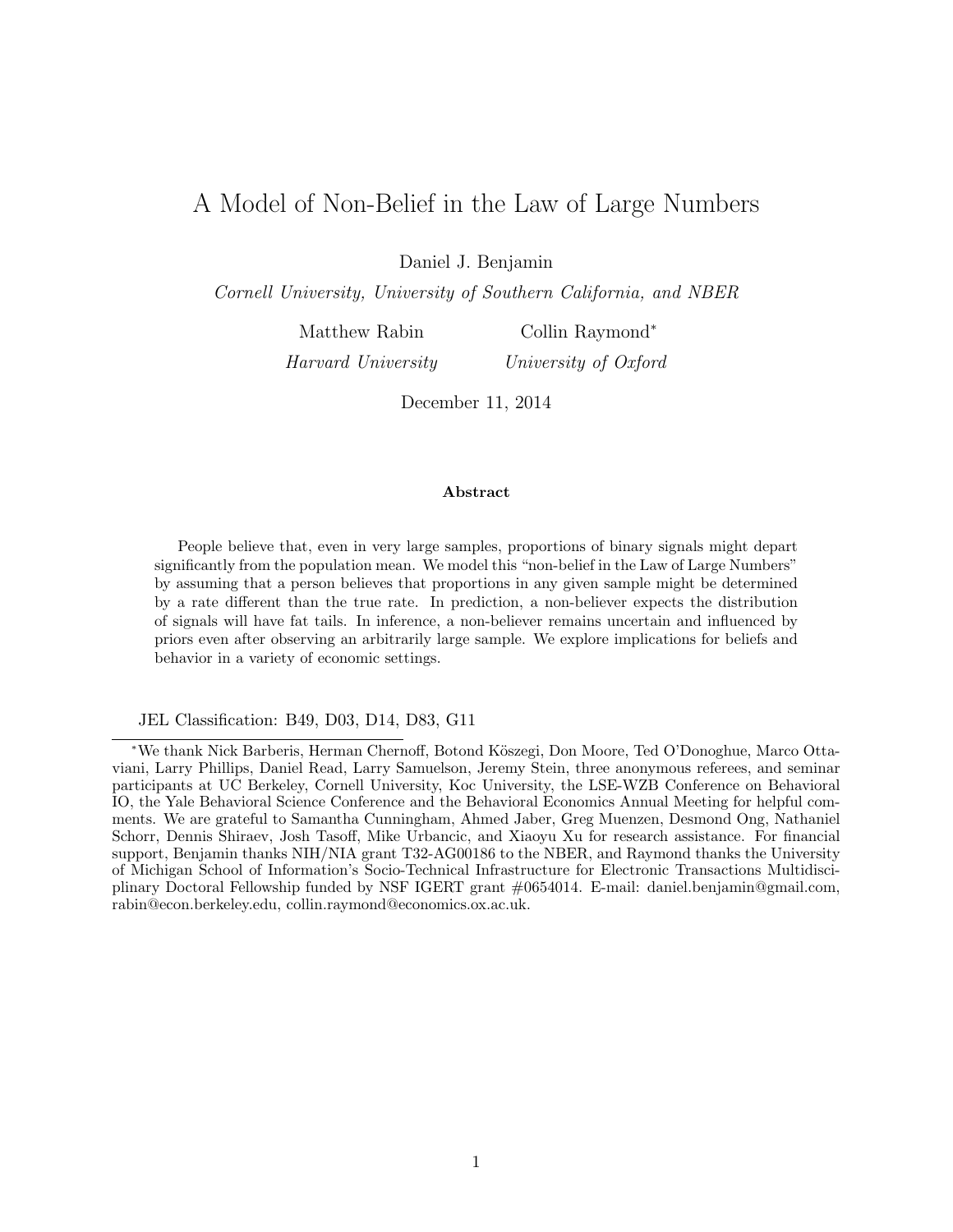### 1 Introduction

Psychological research has identified systematic biases in people's beliefs about the relationship between sample proportions and the population from which they are drawn. Following Tversky and Kahneman (1971), Rabin (2002) and Rabin and Vayanos (2010) model the notion that people believe in "the Law of Small Numbers (LSN)," exaggerating how likely it is that small samples will reflect the underlying population. LSN predicts that when inferring the population proportion that generated a given sample, people will be overconfident. Yet experimental evidence on such inference problems clearly indicates that when the sample contains more than a few observations, people's inference are typically underconfident. Moreover, these inferences appear to be driven by people's beliefs about the distribution of sample proportions that are too diffuse for medium-sized and large samples (see Appendix D for our review of the evidence on inference and sampling-distribution beliefs). In this paper, we develop a formal model of this bias in people's sampling-distribution beliefs and show that it has a range of economic consequences, including causing under-inference from large samples, a lack of demand for large samples, and, as a function of the environment, either too little or too much risk-taking.

This bias co-exists with LSN; we discuss the relationship between the two in Section 6, and provide a model combining both biases in Appendix C. We call the bias "non-belief in the Law of Large Numbers," abbreviated NBLLN<sup>1</sup>, because we believe its source is the absence of sample size as a factor in people's intuitions about sampling distributions. Our view is motivated by Kahneman and Tversky's (1972) evidence and interpretation. They find that experimental subjects seem to think sample proportions reflect a "universal sampling distribution," virtually neglecting sample size. For instance, independent of whether a fair coin is flipped 10, 100, or 1,000 times, the median subject thinks that there is about  $\frac{1}{5}$  chance of getting between 45% and 55% heads, and about  $\frac{1}{20}$ chance of between 75% and 85%. These beliefs are close to the right probabilities of  $\frac{1}{4}$  and  $\frac{1}{25}$  for the sample size of 10, but wildly miss the mark for the sample size of 1,000, where the sample is almost surely between 45% and 55% heads.

In Section 2, we develop our model of NBLLN in a simple setting, where a person is trying to predict the distribution of—or make an inference from—a sample of fixed size. Throughout, we refer to our modeled non-believer in the Law of Large Numbers as *Barney*, and compare his beliefs and behavior to a purely Bayesian information processor, *Tommy*.<sup>2</sup> Tommy knows that the likelihood of different sample distributions of an i.i.d. coin biased  $\theta$  towards heads will be the

<sup>&</sup>lt;sup>1</sup>NBLLN is pronounced letter by letter, said with the same emphasis and rhythm as "Ahmadinejad."

<sup>&</sup>lt;sup>2</sup> "Tommy" is the conventional designation in the quasi-Bayesian literature to refer somebody who updates according to the dictums of the Reverend Thomas Bayes.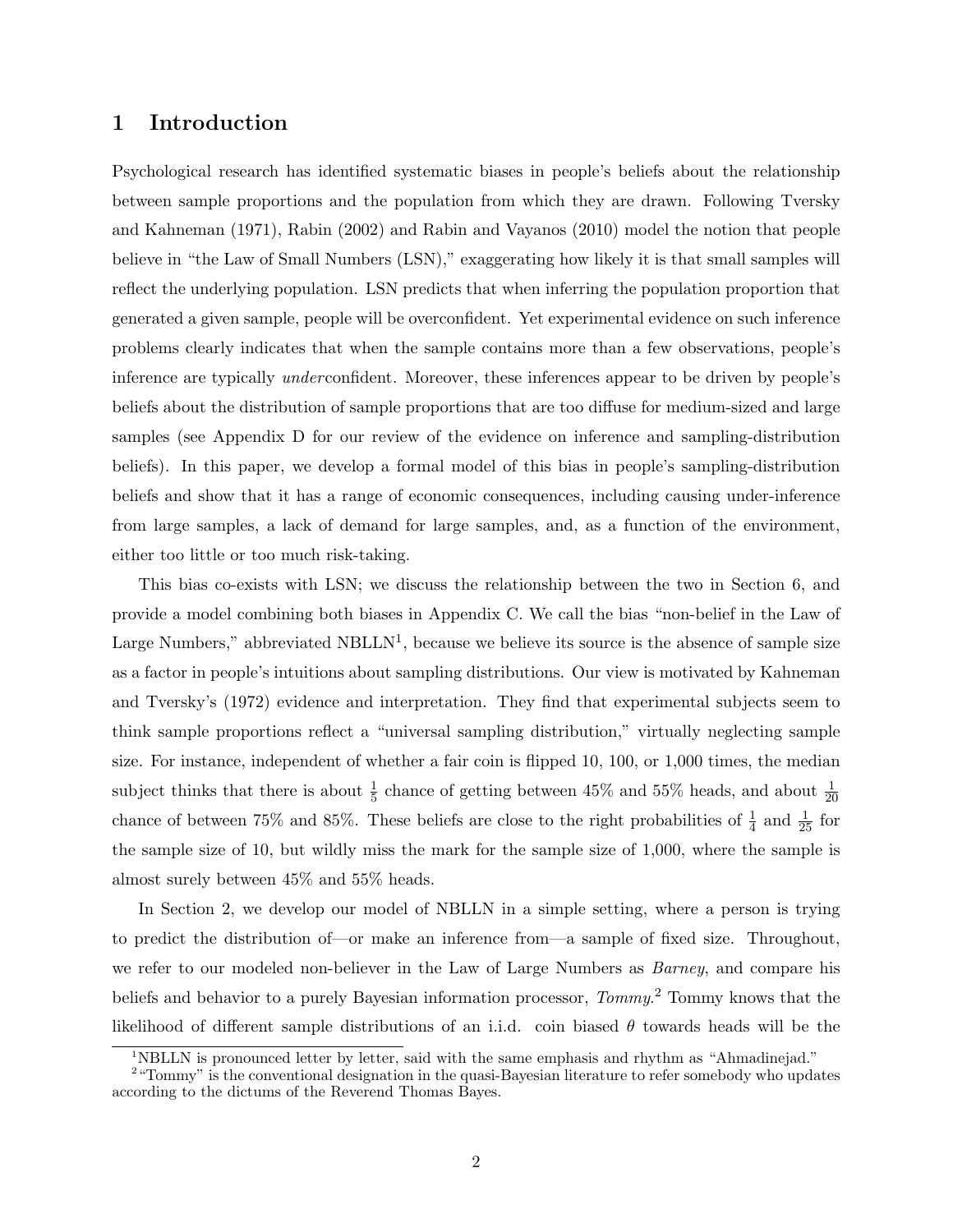"θ-binomial distribution." But Barney, as we model him, believes that large-sample proportions will be distributed according to a "β-binomial distribution," for some  $\beta \in [0,1]$  that itself is drawn from a distribution with mean  $\theta$ . This model directly implies NBLLN: whereas Tommy knows that large samples will have proportions of heads very close to  $\theta$ , Barney feels that the proportions in any given sample, no matter how large, might not be  $\theta$ . Although the model largely reflects the "universal sampling distribution" intuition from Kahneman & Tversky  $(1972)$ , it also embeds some sensitivity to sample sizes, consistent with other evidence, such as Study 1 of Griffin and Tversky (1992).<sup>3</sup> Other models would share the basic features of NBLLN that we exploit in this paper; we discuss in Section 6 the merits and drawbacks of our particular formulation.

After defining the model, Section 2 describes some of its basic features for Barney's predictions about the likelihood of occurrence of different samples and his inferences from samples that have occurred. While Barney makes the same predictions as Tommy about sample sizes of 1, his beliefs about sample proportions are a mean-preserving spread of Tommy's for samples of two or more signals. In situations of inference, we show that applying Bayesian updating based on his wrong beliefs about the likelihood of different sample realizations, NBLLN implies under-inference from large samples: Barney's posterior ratio on different hypotheses is less extreme than Tommy's. Importantly, for any proportion of signals—including the proportion corresponding to the true state—Barney fails to become fully confident even after infinite data. Consequently, Barney's priors remain influential even after he has observed a large sample of evidence.

Sections 3 and 4 illustrate some of the basic economic implications of NBLLN. Section 3 examines willingness to pay for information. If Barney and Tommy can choose what sample size of signals to acquire, then Barney (because he expects to learn less from any fixed sample size) may choose a larger sample, and can therefore end up being more certain about the state of the world. But because Barney thinks that his inference would be limited even from an infinite sample, he unambiguously has a lower willingness to pay for a large sample of data than Tommy. This lack of demand for statistical data is a central implication of NBLLN. We believe it contributes to explaining why people often rely instead on sources of information that provide only a small number of signals, such as anecdotes from strangers, stories from one's immediate social network,

<sup>&</sup>lt;sup>3</sup>Even though we are not aware of any evidence on people's beliefs regarding sample sizes larger than 1,000, our model imposes—consistent with Kahneman and Tversky's (1972) interpretation—that Barney puts positive probability on sample proportions other than  $\theta$  even in an infinite sample. We conjecture that people's beliefs regarding much larger samples do indeed resemble the same "universal sampling distribution" as for a sample size of 1,000. Nonetheless, we emphasize that even if the literal implications of our model for infinite sample sizes were not true, our large-sample limit results would still have substantial bite for the applications where we invoke them. This is because, as per the frequent reliance on large-sample limit results in econometrics, the Law of Large Numbers typically provides a good approximation for Tommy's beliefs in the finite, moderately-sized samples that are realistic for those applications.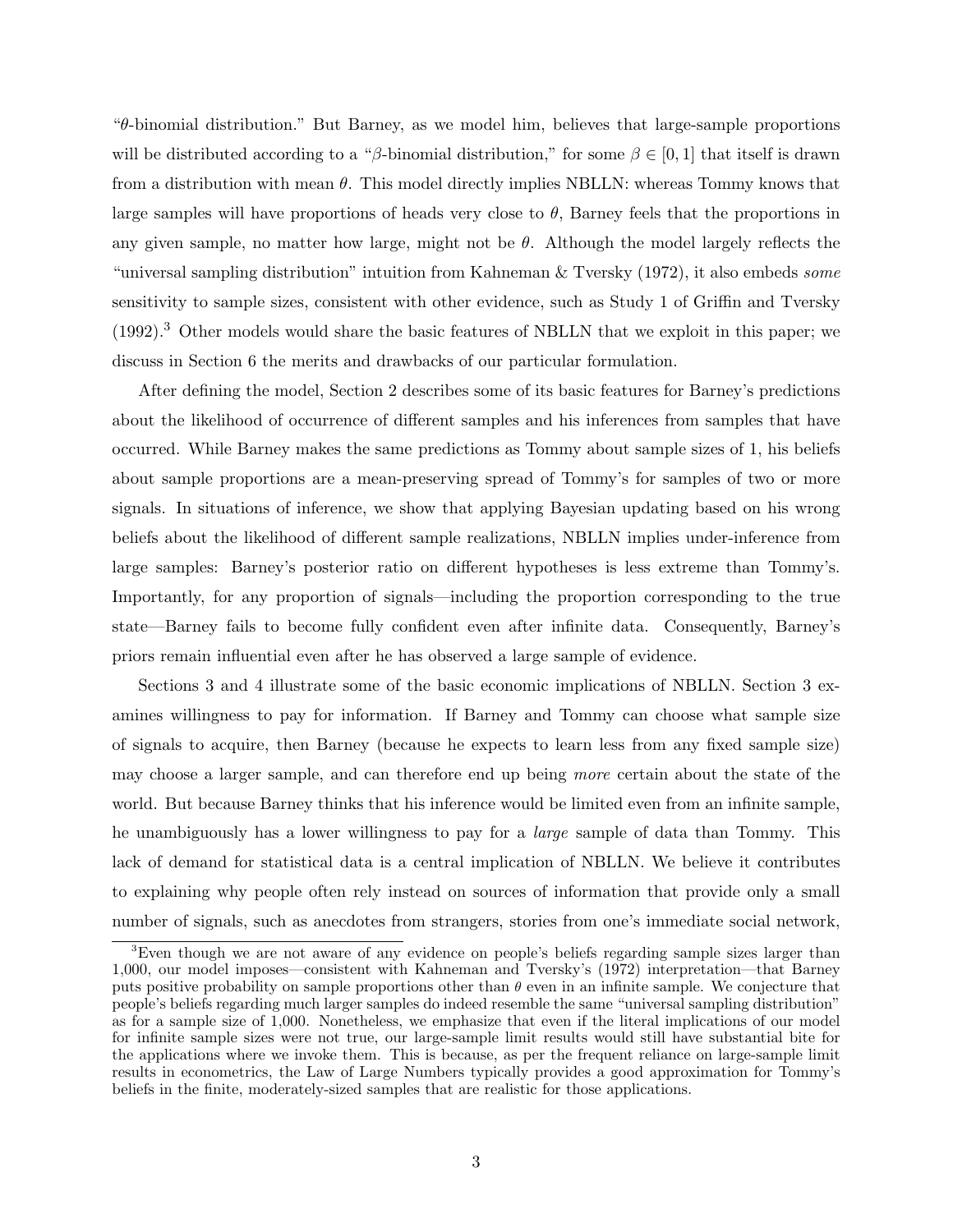and limited personal experience. Indeed, direct real-world evidence of the propensity to over-infer from limited evidence might be more ubiquitous than evidence of under-inference precisely because people rarely choose to obtain a large sample.

Section 4 next explores how Barney's mistaken beliefs about the likelihood of different samples matters for choice under risk. For example, Barney believes that the risk associated with a large number of independent gambles is greater than it actually is. This magnifies aversion to repeated risks, whether that risk aversion is due to diminishing marginal utility of wealth or (more relevantly) reference-dependent risk attitudes. Because he does not realize that the chance of aggregate losses becomes negligible, Barney may refuse to accept even infinite repetitions of a small, better-than-fair gamble. Even assuming a plausible model of risk preferences, such as loss aversion, that generates the intrinsic aversion to small risks, a person who is focusing on whether to accept a large number of independent risks would not exhibit the observed behavior if he believed in LLN. Benartzi and Thaler (1999), in fact, demonstrate clearly the role of both loss aversion and what we are calling NBLLN. However, in other contexts, where payoffs depend on extreme outcomes, Barney's mistaken sampling beliefs could instead make him appear *less* risk averse than Tommy, such as playing a lottery in which whether he wins a prize depends on correctly guessing all of several numbers that will be randomly drawn.

Sections 3 and 4 assume that a person is analyzing all his information as a single sample of fixed size. In many settings, it seems more likely people will instead analyze the evidence dynamically as information arrives. In Section 5, we confront a conceptual challenge intrinsic to the very nature of NBLLN that arises in such settings: because Barney under-infers more for larger samples than smaller ones, he will infer differently if he lumps observations together versus separately. We discuss possible assumptions regarding how Barney "retrospectively groups" signals—how he interprets evidence once he sees it—and "prospectively groups" signals—how he predicts ahead of time he will interpret evidence he might observe in the future. We formalize these assumptions in Appendix A, and in Appendix B, we use the single-sample and multiple-sample models to draw out consequences of NBLLN in additional applications that cover some of the major areas in the economics of uncertainty, such as valuation of risky prospects, information acquisition, and optimal stopping.

In Section 6, we discuss why we think our model of NBLLN is more compelling than alternative modeling approaches and explanations for the phenomena we are trying to explain with NBLLN, including both fully rational and not fully rational alternatives. We also discuss the drawbacks of our particular formulation. Perhaps most importantly, while the model makes predictions about Barney's sampling-distribution beliefs (e.g., 1 head out of 2 flips), it cannot be used to make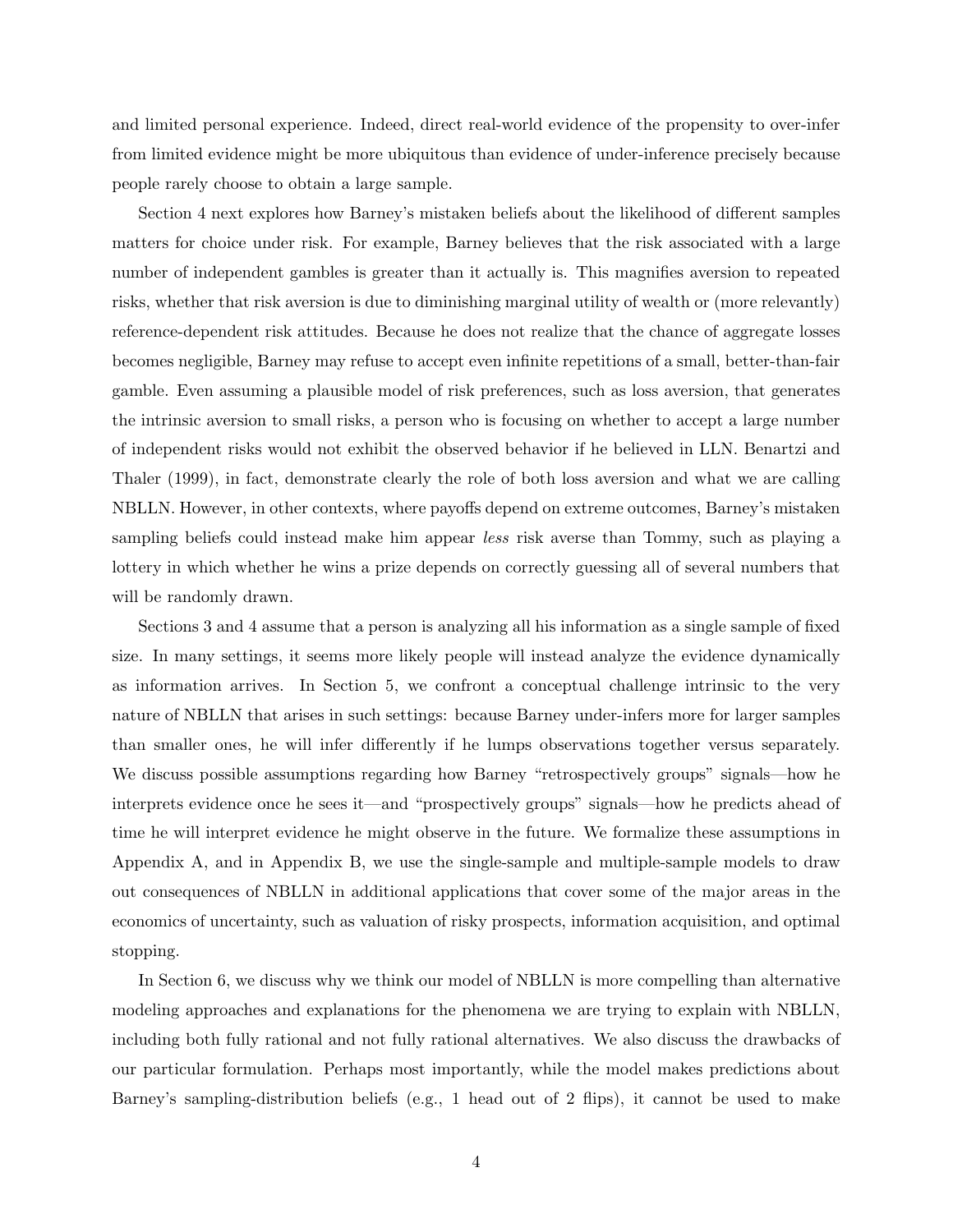predictions regarding Barney's beliefs about the likelihood of particular sequences (e.g., a head followed by a tail). In addition, our model ignores other important departures from Bayesian inference, such as belief in the Law of Small Numbers and base-rate neglect. To begin to understand how these various biases relate to each other, in Appendix C we present a (complicated) formal model embedding some of these other errors along with NBLLN.

Section 7 concludes. We discuss how NBLLN acts as an "enabling bias" for distinct psychological biases, such as "vividness bias" and optimism about one's own abilities or preferences, that would otherwise be rendered irrelevant by the Law of Large Numbers. We also suggest directions for extending the model to non-i.i.d. and non-binomial signals.

In Appendix D, we review the extensive experimental literature on inference and the smaller body of evidence on sampling-distribution beliefs that motivate this paper. In light of this evidence much of it from the 1960s—we do not fully understand why the bias we call NBLLN has not been widely appreciated by judgment researchers or behavioral economists. We suspect it is largely because findings of under-inference have been associated with an interpretation called "conservatism" (e.g., Edwards, 1968)—namely, that people tend not to update their beliefs as strongly as Bayesian updating dictates—that does not mesh comfortably with other biases that often imply that people infer more strongly than Bayesian. Our interpretation of the under-inference evidence as NBLLN differs from the conservatism interpretation; rather than being an intrinsic aversion to strong updating, NBLLN is a bias in intuitive understanding of sampling distributions. In Appendix C, we show that NBLLN can co-exist with base-rate neglect and other biases that can generate over-inference in some settings. Appendix E contains proofs.

### 2 The Single-Sample Model

Throughout the paper, we study a stylized setting where an agent observes a set of binary signals, each of which takes on a value of either a or b. Given a rate  $\theta \in \Theta \equiv (0,1)$ , signals are generated by a binomial (i.i.d.) process where the probability of an a-signal is equal to  $\theta$ . Signals arrive in *clumps* of size N. We denote the set of possible ordered sets of signals of size  $N \in \{1, 2, ...\}$  by  $S_N \equiv \{a, b\}^N$ , and we denote an arbitrary clump (of size N) by  $s \in S_N$ .<sup>4</sup> Let  $A_s$  denote the total number of a's that occur in the clump  $s \in S_N$ , so that  $\frac{A_s}{N}$  is the proportion of a's that occur in a clump of N signals. For a real number x, we will use the standard notations "[x]" to signify the smallest integer that is weakly greater than or equal to x and "|x|" to signify the largest integer

<sup>4</sup>Note that we forego the conventional strategy of providing notation for a generic signal, indexed by its number. It is less useful here because (within a clump) what matters to Barney is just the number of a signals, not their order. In Appendix A, when we formalize the multiple-sample model, we use t to index the clumps of signals.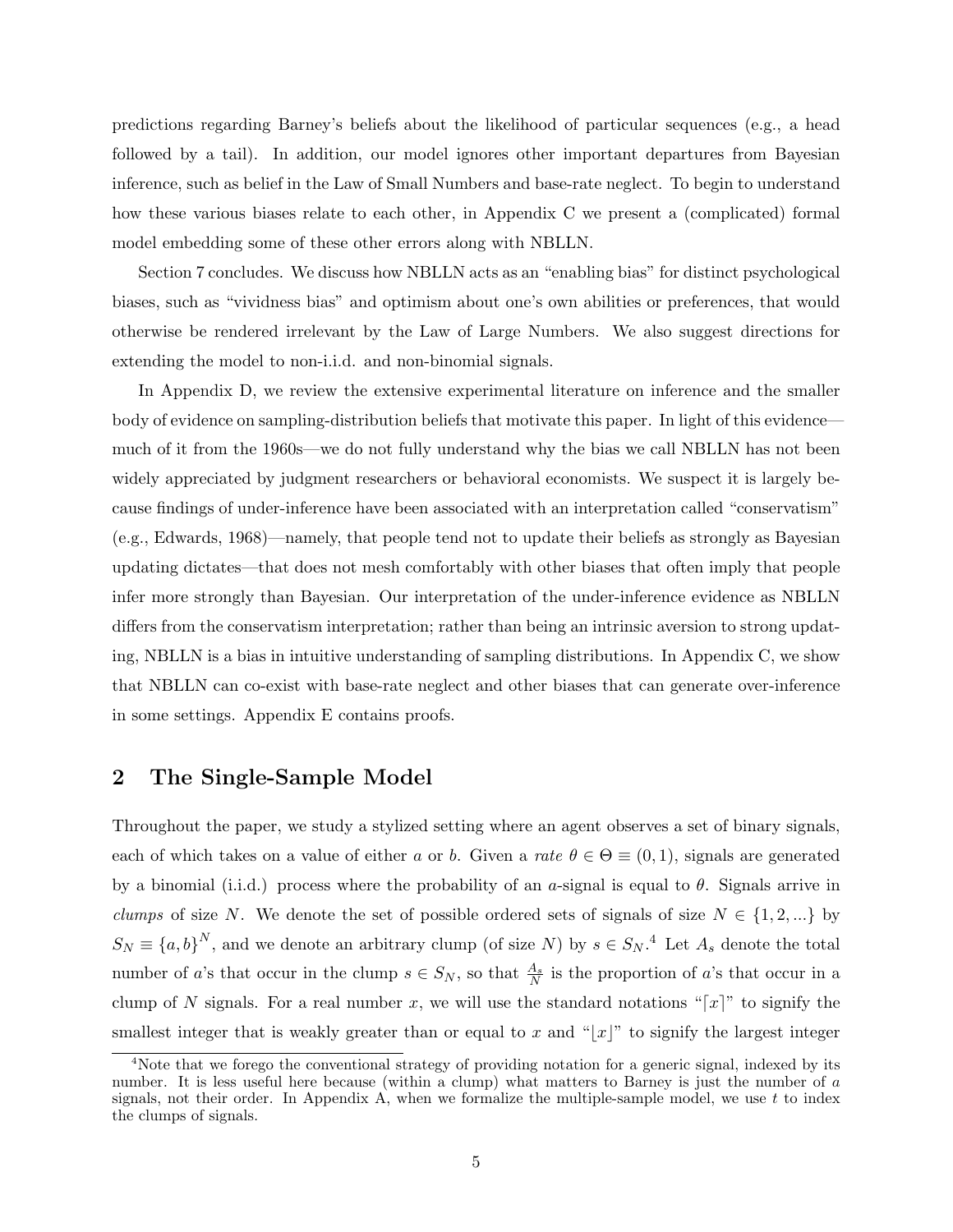that is weakly less than or equal to x. For any random variable  $y$  that takes as possible values the elements of set  $Y$ , let beliefs by Tommy (who believes in the Law of Large Numbers) be denoted by cumulative distribution function  $F_Y(\cdot)$ , implying probability density function  $f_Y(\cdot)$ , expectation  $E_Y(\cdot)$ , and variance  $Var_Y(\cdot)$ . Let corresponding beliefs by Barney (the non-believer in the LLN) be denoted by  $F_V^{\psi}$  $f_Y^{\psi}(\cdot)$ ,  $f_Y^{\psi}$  $Y^{\psi}(\cdot),\;E^{\psi}_Y$  $_Y^{\psi}(\cdot)$ , and  $Var_Y^{\psi}(\cdot)$ , where  $\psi$  signifies Barney's beliefs (and is a parameter for the degree of NBLLN in the parameterized special case of the model described in equation (3) below).

In this section, we develop our model of Barney for the case where he is considering a single clump of N signals. This case corresponds to most of the experimental evidence about NBLLN, which has been collected in settings where subjects were presented with a single, fixed sample of signals or outcomes, in which subjects presumably process all the information together. This special case also allows us to lay bare the essential features of how our model captures NBLLN. The domain of the model—and the focus of all of our applications—is Barney's beliefs about the total number of a's that occur in a sample of N signals; as we discuss in Section 6, the model cannot be applied to beliefs about specific sequences of signals. The single-clump model of Barney is all we need for the applications we explore in the main text. In Section 5 and Appendix A, we discuss the conceptual challenges that arise when generalizing the model to multiple clumps, and in Appendix B, we use the multiple-clump model in the applications we explore.

According to the Law of Large Numbers, with probability 1 in the limit as the sample size gets large, the mean of a random sample equals the rate: For any interval  $(\alpha_1, \alpha_2) \subseteq [0, 1],$ 

$$
\lim_{N \to \infty} \sum_{x = \lfloor \alpha_1 N \rfloor}^{\lceil \alpha_2 N \rceil} f_{S_N | \Theta} (A_s = x | \theta) = \begin{cases} 1 & \text{if } \theta \in (\alpha_1, \alpha_2) \\ 0 & \text{otherwise} \end{cases}
$$

.

How might we capture the possibility that Barney believes (say, as per an example in Kahneman and Tversky, 1972) that it is reasonably likely that at least 600 of 1000 births at a hospital in a given year are boys, even though he knows that boys are born at a rate of 50%? The essence of our model is to assume that Barney believes samples are generated as if a rate of  $\theta$ , here 50%, means that the rate is  $\theta$  on average, but might be higher or lower for any given sample; intuitively, there is common noise added to all signals in a given sample. For a given true rate  $\theta$ , we model Barney as believing that for the sample he is considering: first, a "subjective rate"  $\beta \in [0, 1]$  is drawn from a distribution centered at  $\theta$ . Then the i.i.d. sample of 1000 babies is generated using rate  $\beta$ . The key implication is that if a given value of  $\beta$  were the actual rate, it would (by the Law of Large Numbers!) exactly determine the proportion of signals in the limit of a very large sample. Therefore, the probability density that Barney assigns to any proportion  $\beta$  of signals (say, 60% of babies are boys) in a large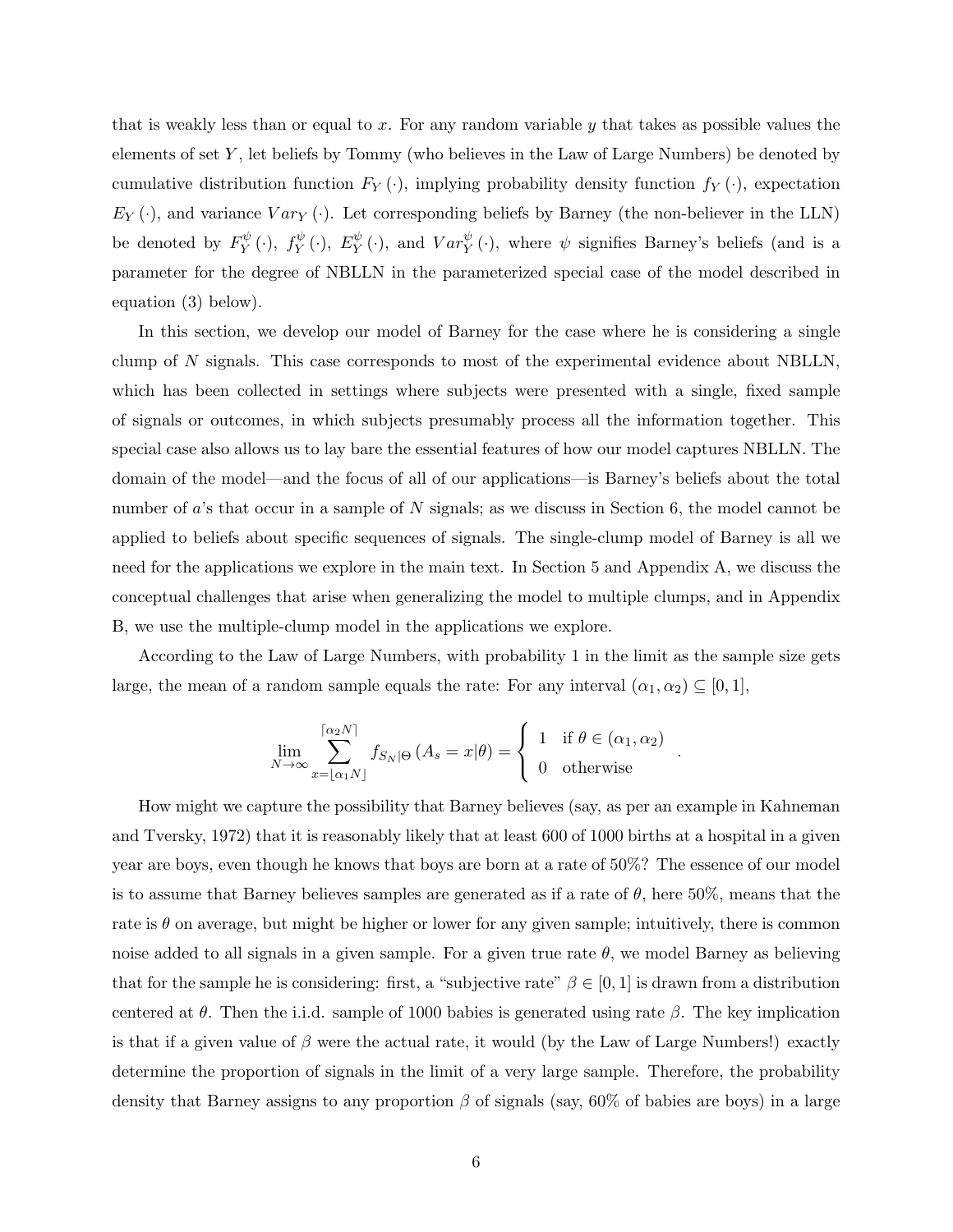sample is equal to the probability density that Barney assigns to the possibility that  $\beta$  equals that value. Although this modeling approach is "as if" Barney is unsure that the rate is  $\theta$ —and indeed exactly our parametric version of the model described below is commonly used in statistics to capture unobserved heterogeneity—true parameter uncertainty is not at all our interpretation. Instead, consistent with the underlying NBLLN psychology, we interpret it as Barney's belief that even his certainty that the underlying rate is  $\theta$  is not a guarantee that the proportion in very large samples will approximate  $\theta$ <sup>5</sup>

Formally, we assume that when Barney knows the rate is  $\theta$ , he believes that signals are generated by a binomial (i.i.d.) process where the probability of an a-signal is equal to  $\beta$ . This  $\beta \in [0,1]$  is called the *subjective rate*, and it is drawn from a density  $f_{\text{ell}}^{\psi}$  $\mathcal{B}^{\psi}_{\mathsf{B}|\Theta}(\beta|\theta)$ . We refer to  $f^{\psi}_{\mathsf{B}|\Theta}$ <sup>,ψ</sup><sub>β|Θ</sub> as Barney's subjective rate distribution and assume that it has the following properties:

**A1.** For all  $\beta$  and  $\theta$ ,  $F_{\text{R}}^{\psi}$  $\mathbb{E}_{\mathbb{B}[\Theta]}^{\mathbb{B}(\beta)}$  is absolutely continuous in  $\beta$ , and  $f_{\mathbb{B}[\Theta]}^{\psi}$  $f^{\psi}_{\beta|\Theta}(\beta|\theta)$  has full support on  $(0, 1)$  and is point-wise continuous in  $\theta$ . We will sometimes make the more restrictive assumption: **A1'.** The same as A1, except  $f_{\text{rel}}^{\psi}$  $\int_{\mathcal{B}|\Theta}^{\psi}(\beta|\theta)$  has full support on  $[0,1].$ 

- **A2.** For all  $\beta$  and  $\theta$ ,  $F_{\text{rel}}^{\psi}$  $\int_{\mathcal{B}|\Theta}^{\psi}\left(\beta|1-\theta\right)=1-F^{\psi}_{\mathcal{B}|}$  $\int_{\beta|\Theta}^{\psi} (1-\beta|\theta).$
- **A3.** For all  $\theta$  and  $\theta' > \theta$ ,  $\frac{f_{\text{B}|\Theta}^{\psi}(\beta|\theta')}{f_{\text{B}(\phi)}^{\psi}(\beta|\theta')}$  $\frac{f_{\text{B}|\Theta}^{ \psi}(\beta|\theta)}{f_{\text{B}|\Theta}^{ \psi}(\beta|\theta)}$  is increasing in  $\beta$ .
- **A4.** For all  $\beta$  and  $\theta$ ,  $E_{\text{RI}}^{\psi}$  $\int_{\beta|\Theta}^{\psi}(\beta|\theta) = \theta.$

Assumption A1 is a mild technical assumption. A1 differs from  $A1'$  in allowing the density functions for  $\beta$  to converge to zero at proportions 0 and 1. The available experimental evidence cannot distinguish between A1 and  $A1'$  because people's beliefs about the likelihood of the most extreme sample proportions have not been elicited. While A1' generally allows us to draw sharper theoretical conclusions, A1 accommodates our parametric example of the beta distribution discussed below. Any results below that assume A1 also hold with  $A1'$  a fortiori.

Assumption A2 states that Barney's beliefs when the bias is  $1 - \theta$  are symmetric to his beliefs when the bias is  $\theta$ . This assumption is consistent with the available experimental evidence on

<sup>5</sup>By comparison, Acemoglu, Chernozukov, and Yildiz (2009) analyze a model that is formally similar to our single-sample model but is a model of parameter uncertainty. Similar to our Proposition 2 below, they show that a Bayesian agent with parameter uncertainty fails to learn the state  $\theta$  (which determines the distribution of  $\beta$ ) with certainty even after observing an infinite number of signals. However, such an agent does learn with certainty the signal-generating rate  $\beta$ , which governs the rate of future signals. In contrast, under our interpretation of our model, any inferences about  $\beta$  would be useless because a new  $\beta$  is drawn with every new sample. In the single-sample applications we discuss in the main text, this distinction is purely interpretational. In the dynamic applications we develop in Appendix B, the distinction will be integral to the workings and predictions of the model. To see why, consider a situation where Barney must predict further signals after observing a sample of 100 signals. In our model, Barney's expected proportion of a-signals remains still  $\theta$ , rather than being influenced by the first 100 signals as it would be in a model of parameter uncertainty.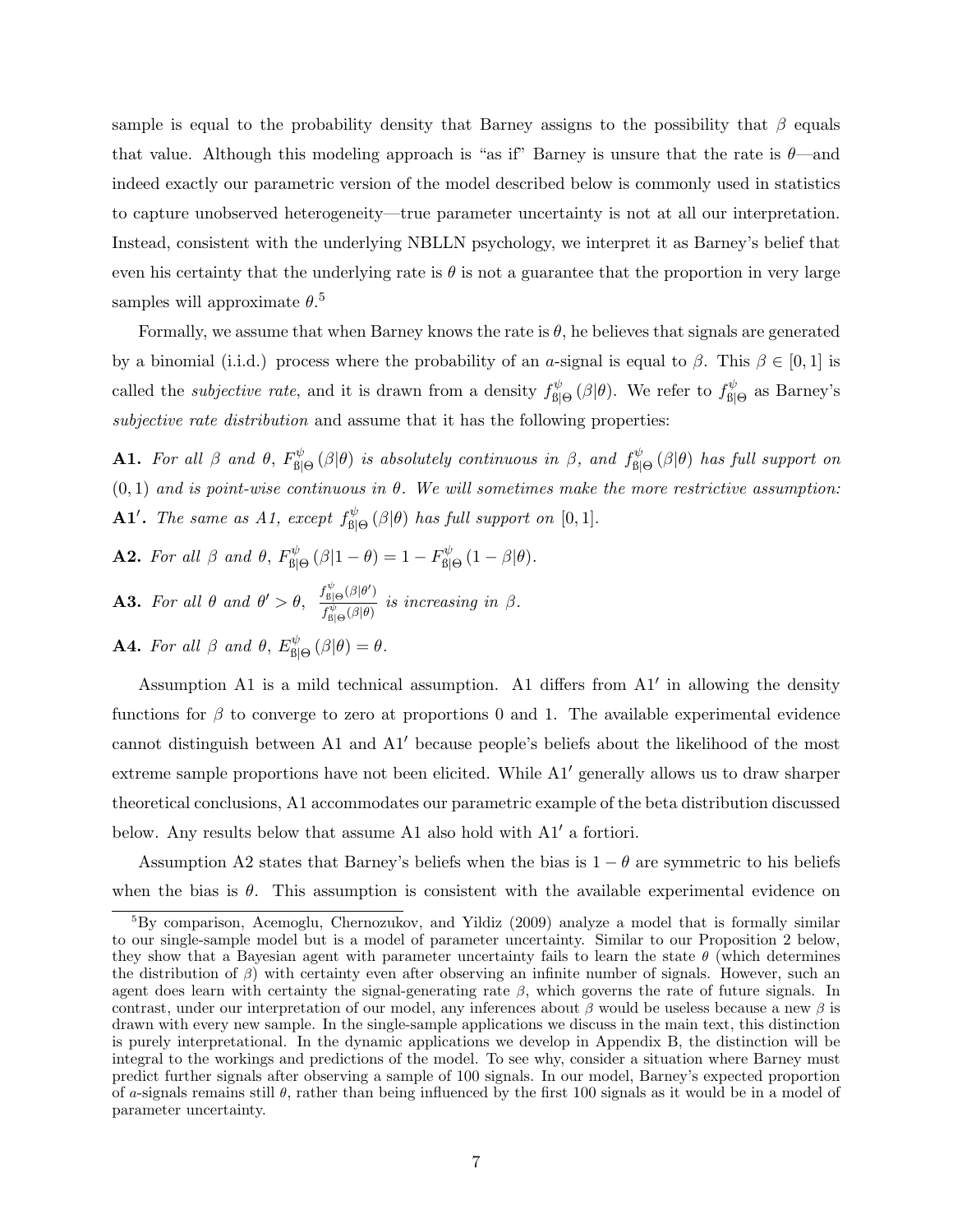people's beliefs.

Assumptions A3 and A4 are substantive assumptions that do not follow easily from the psychology. Assumption A3 is a monotone-likelihood-ratio property: fixing any two rates, Barney believes that the likelihood of drawing any particular subjective rate given the high rate relative to the low rate is increasing in the subjective rate. It is easy to imagine specifications of  $f_{\text{ell}}^{\psi}$  $\delta^\psi_{\mathsf{B}|\Theta}\left(\beta|\theta\right)$ —especially in the spirit of the type of diminishing-sensitivity evidence discussed in Appendix D—that would violate A3. But A3 is in accord with the most directly relevant evidence, namely Griffin and Tversky's (1992) Study 3, which examines a range of parameters of the sort that seems most likely for violating it.<sup>6</sup> It holds for our main example of the beta distribution and more generally is useful for establishing some of our results. Especially because the range of samples for which it is potentially false are inherently very unlikely, we think it is probably not an important caveat to our results.

Assumption A4 means that we restrict attention to cases where the mean of Barney's subjective rate distribution is equal the known objective rate  $\theta$ . Although we rely on A4 extensively in the analysis, it is in fact violated in existing data. Below, when discussing Figure 1, we discuss how A4 is violated—in particular the mean of the subjective sampling distribution is not equal to  $\theta$ —and in Appendix C, we propose a more comprehensive model that captures the psychology that we believe underlies the violations.

When Barney knows the rate is  $\theta$ , he believes the likelihood of observing a particular clump of N signals,  $s \in S_N$ , is

$$
f_{S_N|\Theta}^{\psi}\left(s|\theta\right) = \int\limits_{\beta \in [0,1]} f_{S_N|\beta}\left(s|\beta\right) f_{\beta|\Theta}^{\psi}\left(\beta|\theta\right) d\beta,\tag{1}
$$

where  $f_{S_N|\beta}(s|\beta)$  is the (correct) probability of observing s if the rate were  $\beta$ , and this is averaged over the density of subjective rates,  $f_{\text{R}}^{\psi}$  $\mathcal{L}_{\text{B}|\Theta}^{\psi}(\beta|\theta)$ . Consequently, Barney's belief that a large sample will have a proportion of a signals in some range  $[\alpha_1, \alpha_2]$  is exactly equal to Barney's belief that the subjective rate  $\beta$  is in that range.<sup>7</sup>

**Lemma 1.** Assume A1-A4. Barney does not believe in LLN: for any  $\theta \in \Theta$  and interval

<sup>&</sup>lt;sup>6</sup>In particular, Griffin and Tversky asked subjects to infer the likelihood that a coin is biased  $\theta_A$ .6 in favor of heads rather than  $\theta_B = .25$  in favor of heads, depending on different possible outcomes from flipping the coin 12 times. According to the (statistically erroneous) diminishing-sensitivity intuition, extreme samples, such as 10 heads out of 12, seem so unexpected in the case of either rate that they do not provide strong evidence about which rate is generating the flips. Yet consistent with A3, Griffin and Tversky find that subjects' posterior beliefs in favor of the .6-biased coin are monotonically increasing in the number of heads.

<sup>7</sup>All proofs are relegated to Appendix E.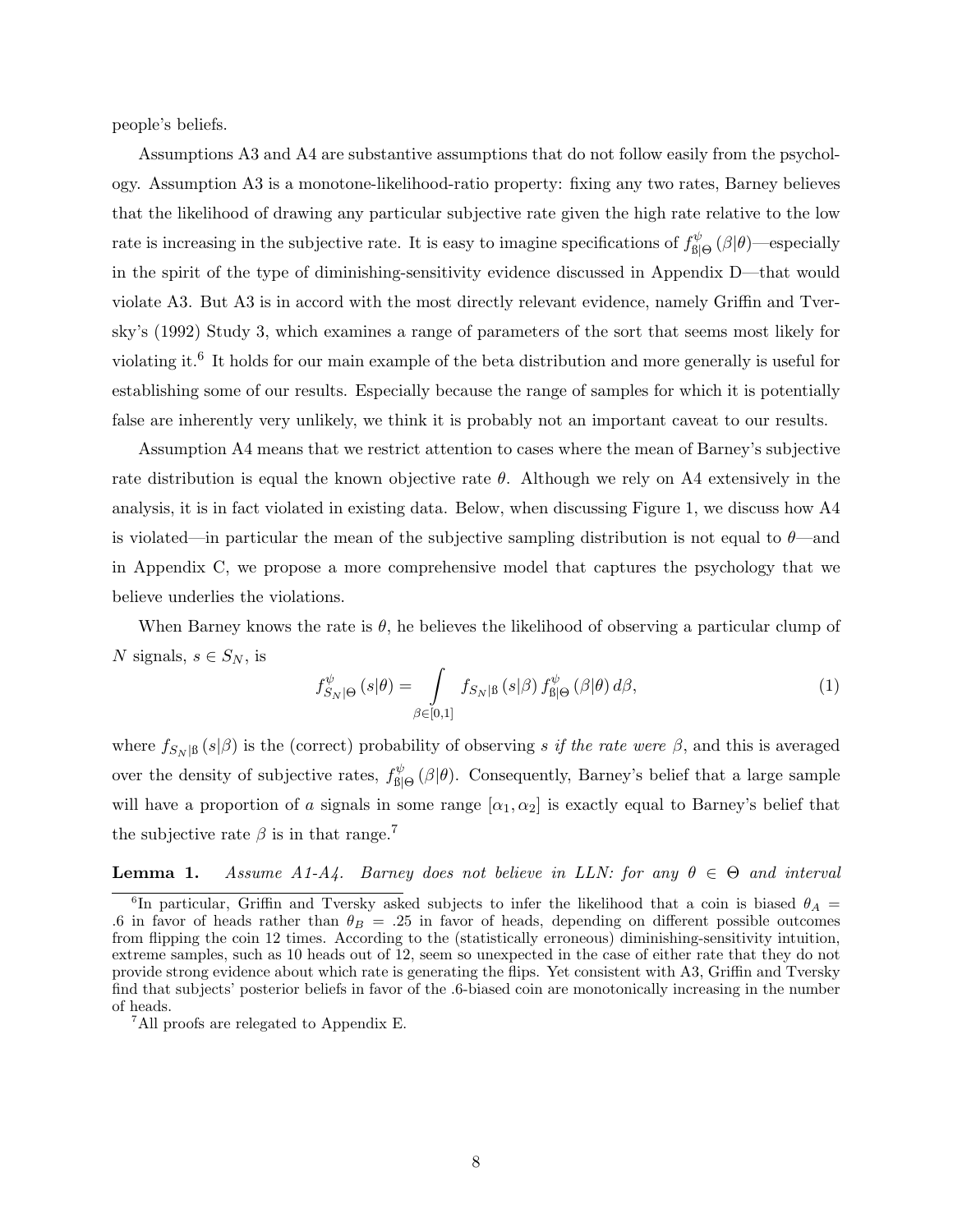$[\alpha_1, \alpha_2] \subseteq [0, 1],$ 

$$
\lim_{N \to \infty} \sum_{x=\lfloor \alpha_1 N \rfloor}^{\lceil \alpha_2 N \rceil} f_{S_N|\Theta}^{\psi} \left( A_s = x | \theta \right) = F_{\text{B}|\Theta}^{\psi} \left( \beta = \alpha_2 | \theta \right) - F_{\text{B}|\Theta}^{\psi} \left( \beta = \alpha_1 | \theta \right) > 0.
$$

Because we assume that Barney's beliefs about the distribution of  $\beta$  puts positive probability density on the entire interval  $(0, 1)$ , the subjective-rate model captures the essence of our interpretation of NBLLN: Barney believes that the proportion of heads from flipping a coin known to be fair may not be 50% in any given sample, no matter how large.



Figure 1: Evidence from Kahneman and Tversky (1972)

Since Barney's belief about the distribution of signals in large samples coincides with his subjective-rate distribution, the most appropriate density of  $\beta|\theta$  would correspond to the limiting distribution of people's empirically observed beliefs about signals. In Figure 1, drawn from Kahneman and Tversky (1972), the black, gray, and white bars correspond to people's reported beliefs regarding samples of size 10, 100, and 1000, respectively. Viewed through the lens of our model, the fact that the distributions are virtually identical implies that this common distribution corresponds to people's large-sample beliefs about sample proportions. It could thus be directly assumed to be the density of  $\beta|\theta$ .

Although Assumptions A1 and A2 are consistent with the density of  $\beta|\theta$  implied by Figure 1, A4 is not. Beliefs for  $\theta = 0.5$ , depicted in the left panel, naturally have a mean approximately equal to .5. However, beliefs for  $\theta = .8$ , depicted in the right panel, have a mean approximately equal to .6. The mean of the distribution of signals is displaced toward .5 apparently because the long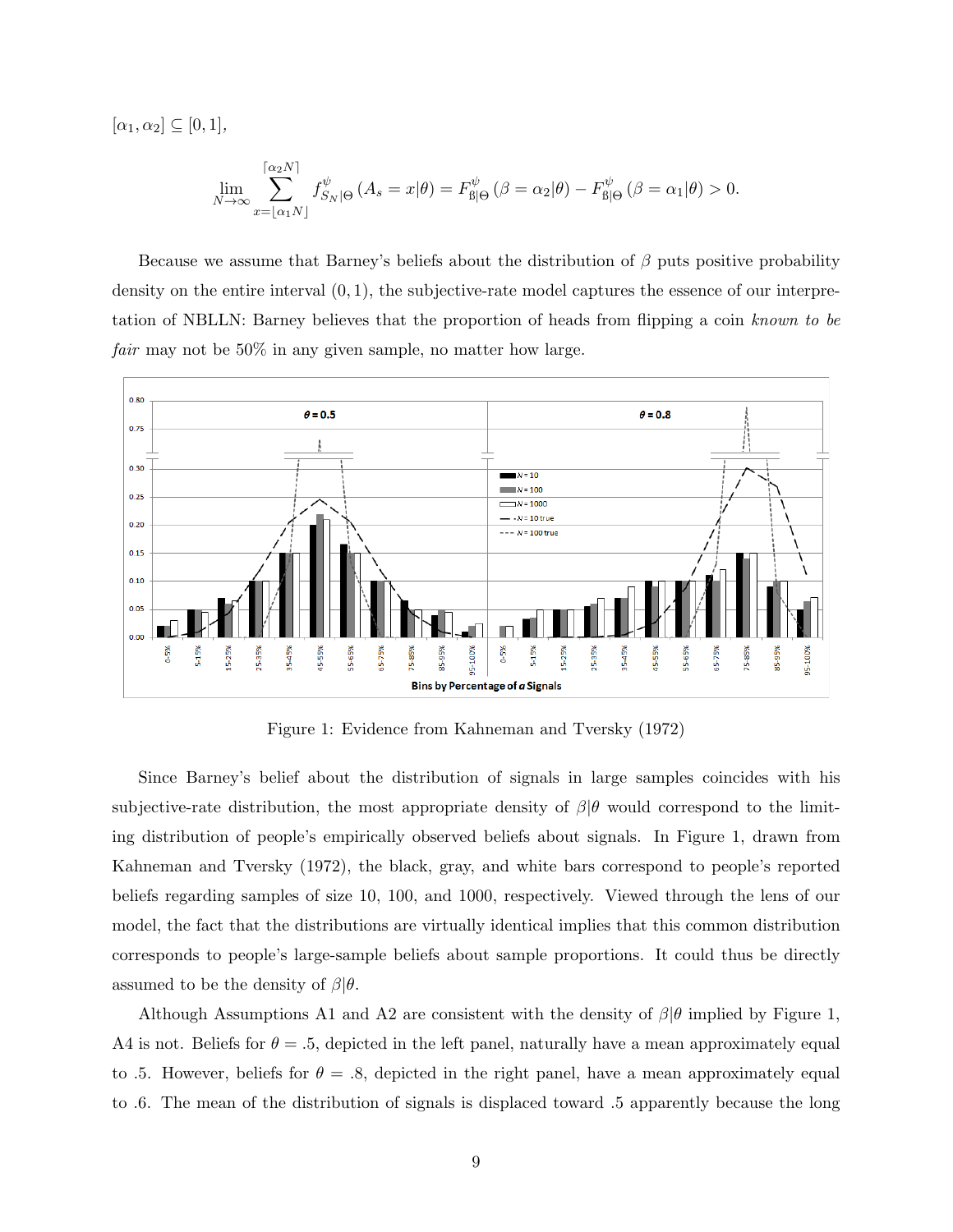tail of the distribution is fat. As we discuss in Appendices C and D, we believe that the fatness of the tail is in turn due to even more flatness of the tail than implied by NBLLN alone. Because such extreme flatness is omitted from the model, it will not match some features of the empirical evidence, especially when the agent observes an extreme sample. We nonetheless assume A4 for two reasons: analytical convenience, and our contention that the violation of the assumption is due to psychological biases unrelated to NBLLN (see Appendix C for a model of flatness as resulting from a form of "diminishing sensitivity"), whose robustness and general properties are poorly understood.

A subjective sampling distribution specifies an agent's belief about the likelihood of each possible combination of signals when the rate  $\theta$  is known. Whereas Lemma 1 shows that Barney's subjective sampling distribution (for the number of a-signals) in the large-sample limit equals his "subjective rate distribution," Proposition 1 shows some implications of NBLLN for finite-sample subjective sampling distributions.

**Proposition 1.** Assume A1-A4. For any  $\theta \in \Theta$  and  $N \in \{1, 2, ...\}$ :

1. 
$$
E_{S_N|\Theta}^{\psi}(\frac{A_s}{N}|\theta) = E_{S_N|\Theta}(\frac{A_s}{N}|\theta) = \theta
$$
. Therefore, for  $N = 1$ ,  $F_{S_1|\Theta}(A_s|\theta) = F_{S_1|\Theta}^{\psi}(A_s|\theta)$ .

- $2. \ \, F_{S_N|\Theta}\left(A_s|\theta\right)$  second-order stochastically dominates (SOSD)  $F_{S_i}^{\psi}$  $\int_{S_N|\Theta}^{\psi}(A_s|\theta)$ , and  $Var_{S_N|\Theta}^{\psi}(\frac{A_s}{N}|\theta) \ge$  $Var_{S_N|\Theta}\left(\frac{A_s}{N}|\theta\right)$  with strict inequality for  $N > 1$ .
- 3.  $Var_{S_N|\Theta}^{\psi}(\frac{A_s}{N}|\theta)$  is strictly decreasing in N.
- 4.  $F_S^{\psi}$  $\mathcal{S}_{S_N|\Theta}^{,\psi}\left(A_s|\theta'\right)$  first-order stochastically dominates (FOSD)  $F_{S_N}^{\psi}$  $\int_{S_N|\Theta}^{\psi} (A_s|\theta)$  whenever  $\theta' > \theta$ .

Part 1 states that Barney's subjective sampling distribution gets the mean right—and therefore, Barney's beliefs coincide with Tommy's when  $N = 1$ . The latter follows because for a sample size of 1, the mean of an agent's subjective sampling distribution is simply equal to his perceived probability of an a-signal; thus Barney, like Tommy, thinks the probability of a single a-signal is  $\theta$ .

Part 2 states that Barney has a riskier subjective sampling distribution than Tommy. Combined with the fact that the mean of Barney's subjective sampling distribution is the same as Tommy's, this implies that Barney's subjective sampling distribution is a mean-preserving spread of Tommy's. This naturally implies that the variance of Barney's subjective sampling distribution is larger than Tommy's.

Part 3 states that the variance of Barney's subjective sampling distribution (for the sample proportion) is strictly decreasing in  $N$ . Part 4 states that a higher true rate generates a rightward shift in Barney's entire subjective sampling distribution in the sense of first-order stochastic dominance. Thus Parts 3 and 4 show that important qualitative comparative statics regarding Tommy's beliefs also hold true regarding Barney's beliefs.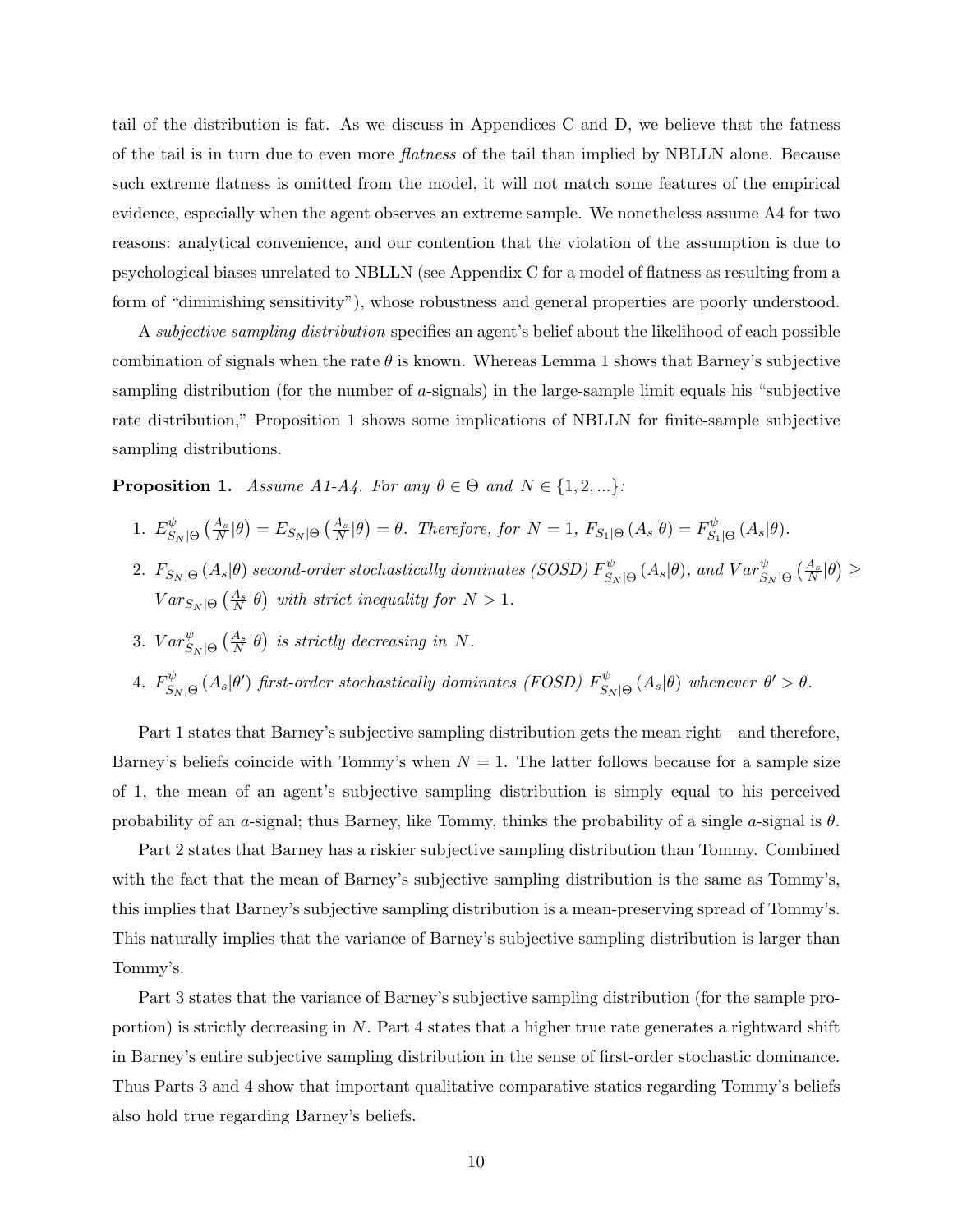We now turn to inference problems, where an agent with prior beliefs must infer from observed signals what the underlying rate is; e.g., determining the likelihood that a coin is head-biased rather than tail-biased, after observing a sample of coin flips. Let  $\Theta \subseteq (0,1)$  denote the set of rates that have positive prior probability. For simplicity, we assume  $\Theta$  is a finite set. Without loss of generality, we consider the agent's beliefs about the relative likelihood of two of the rates  $\theta_A > \theta_B$ , given priors  $f_{\Theta}(\theta_A)$ ,  $f_{\Theta}(\theta_B) > 0$  and  $f_{\Theta}(\theta_A) + f_{\Theta}(\theta_B) \leq 1$ .

We maintain the conventional assumption that an agent draws inferences by applying Bayes' Rule to his subjective sampling distributions. We do so both to highlight the role played per se by NBLLN, and because (as we discuss in Appendix D) our reading of the experimental evidence is that except for the well-established phenomenon of "base-rate neglect" (i.e., underweighting of priors), people's inferences are actually well-approximated by Bayes' Rule applied to their subjective sampling distributions.<sup>8</sup> Consequently, Barney's beliefs after observing a particular clump  $s \in S_N$ are  $f^{\psi}_{\alpha}$  $\overset{\psi}{\Theta}|_{S_N}(\theta_A|s) = \frac{f_{S_N|\Theta}^{\psi}(s|\theta_A)f_{\Theta}(\theta_A)}{\sum_{a \subset \Theta} f_{S_N}^{\psi}(s|\theta)f_{\Theta}(s)}$  $\frac{f_{S_N|\Theta}(s|\theta_A)f_{\Theta}(\theta_A)}{\sum_{\theta \in \Theta} f_{S_N|\Theta}^{\psi}(s|\theta)f_{\Theta}(\theta)}$  and  $f_{\Theta}^{\psi}$  $\overset{\psi}{\Theta}|_{S_N}(\theta_B|s) = \frac{f_{S_N|\Theta}^{\psi}(s|\theta_B)f_{\Theta}(\theta_B)}{\sum_{a \subset \Theta} f_{S_N}^{\psi}(s|\theta)f_{\Theta}(0)}$  $\frac{\sum_{S_N|\Theta} \sum_{j=1}^{\infty} \sum_{j=1}^{\infty} \sum_{j=1}^{\infty} \sum_{j=1}^{\infty} \sum_{j=1}^{\infty} \sum_{j=1}^{\infty} \sum_{j=1}^{\infty} \sum_{j=1}^{\infty} \sum_{j=1}^{\infty} \sum_{j=1}^{\infty} \sum_{j=1}^{\infty} \sum_{j=1}^{\infty} \sum_{j=1}^{\infty} \sum_{j=1}^{\infty} \sum_{j=1}^{\infty} \sum_{j=1}^{\infty} \sum_{j=1}^{\infty} \sum_{j=1$ 

Due to the LLN, after observing a sufficiently large number of signals, Tommy will be arbitrarily close to certainty on the true rate. In contrast, the central implication for inference of Barney's NBLLN—which plays a large role in many of the applications later in this paper—is that Barney remains uncertain even after observing an infinite number of signals. To boot:

**Proposition 2.** Assume A1-A4. Let  $\theta \in \Theta$  be the true rate. Then for any  $\theta_A, \theta_B \in \Theta$  and prior  $f_{\Theta}(\theta_A)$ ,  $f_{\Theta}(\theta_B) \in (0,1)$ , Barney draws limited inference even from an infinite sample: as  $N \to \infty$ , Barney's posterior ratio converges almost surely (with respect to the true probability distribution over events) to a positive, finite number:

$$
\frac{f_{\Theta|S_N}^{\psi}(\theta_A|s)}{f_{\Theta|S_N}^{\psi}(\theta_B|s)} \to_{a.s.} \frac{f_{\text{B}|\Theta}^{\psi}(\beta = \theta|\theta_A)}{f_{\text{B}|\Theta}^{\psi}(\beta = \theta|\theta_B)} \frac{f(\theta_A)}{f(\theta_B)}.
$$
\n(2)

Because Barney's asymptotic sampling distribution coincides with the subjective-rate distribution, his limit inference depends on the relative weights that the pdfs of the subjective-rate distributions for  $\theta_A$  and  $\theta_B$  assign to the proportion  $\theta$  of a's. Since the subjective-rate distributions put positive density on every proportion in (0, 1), Barney's likelihood ratio will be finite. An immediate and important implication is that Barney's priors—i.e., his ex ante theories about the world—influence his beliefs even in the limit of an infinite sample.

<sup>8</sup>Therefore, in applications where priors are equal—and hence base-rate neglect is neutralized as a factor our assumption of Bayesian inference is fully appropriate. In applications where we do not assume equal priors, however, base-rate neglect could modify some of our results. Appendix C discusses and formalizes how to combine NBLLN with base-rate neglect.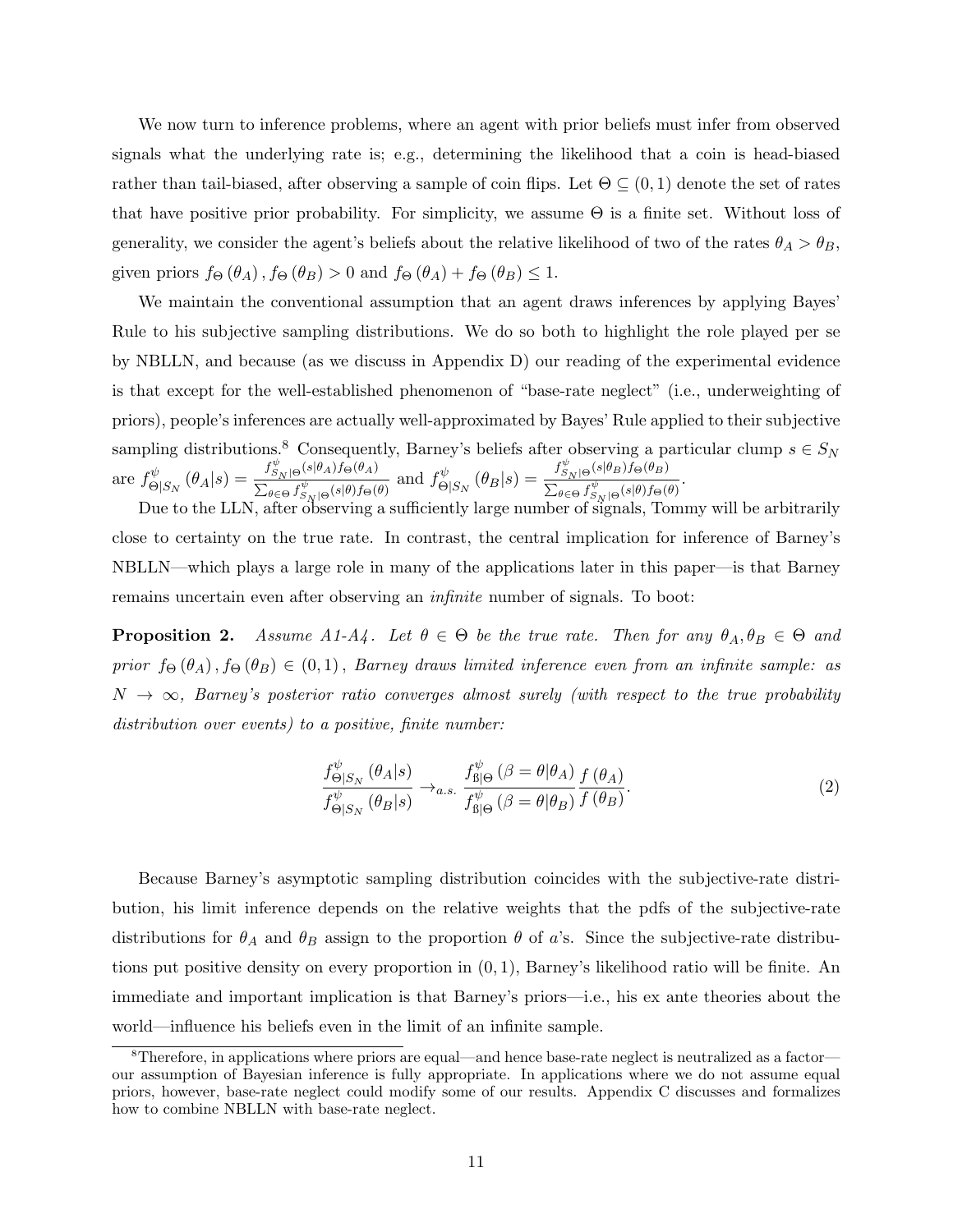Tommy not only will learn the true rate for sure after observing a sufficiently large number of signals, he also correctly anticipates that a sufficiently large number of signals will make him certain of the true rate. In contrast, Barney mistakenly thinks that his posterior probability of rate  $\theta_A$  after observing an infinite number of signals is a stochastic function of the true rate. The reason is that, even though Barney knows that his inferences in a large sample will be pinned down by the proportion of  $a$ 's, he incorrectly thinks the proportion of  $a$ 's is determined by the subjective rate, which could be any number between 0 and 1.

**Proposition 3.** Assume A1-A4. Fix rates  $\theta_A, \theta_B \in \Theta$  such that  $\theta_A > \theta_B$  and any prior  $f_{\Theta}(\theta_A) =$  $1 - f_{\Theta}(\theta_B) \in (0, 1)$ . Before having observed any data, Tommy believes: if the rate is  $\theta_A$ , then his limit posterior probability that the rate is  $\theta_A$  is 1. In contrast, before having observed any data, Barney believes: if the rate is  $\theta_A$ , then his limit posterior probability that the rate is  $\theta_A$  is a random variable that has positive density on a nondegenerate interval in  $[0, 1]$ . If we strengthen assumption A1 to A1', then, in addition, the interval is closed and is a strict subset of  $[0,1]$ .

Moreover, since Barney updates correctly given his mistaken belief that common noise is added to any given sample, he mistakenly believes that his subjective beliefs satisfy the "Law of Iterated Expectations": Barney expects that for any sample size, the mean of his posterior beliefs will equal the mean of his prior beliefs. Formally, for any  $N \geq 1$ ,  $E_S^{\psi}$  $\frac{\psi}{S_N}\left[E^\psi_\Theta\right]$  $\left[ \begin{smallmatrix} \phi \ \Theta|_{S_N} \end{smallmatrix} \left( \theta | s \right) \right] \: = \: E^{\psi}_{\Theta}$  $\mathop{\Theta}\limits^{\psi}(\theta)$ . In fact, however, Barney's actual beliefs do not have this martingale property. As per Proposition 2, Barney's posterior beliefs converge to a limit distribution, and the mean of this limit distribution is in general not equal to the mean of Barney's prior distribution.

We next turn to inference in finite samples. Because (as per Part 1 of Proposition 1) Barney, like Tommy, correctly believes that the probability of a single a-signal is  $\theta$ , he will draw correct inferences about  $\theta_A$  vs.  $\theta_B$  in that case.

**Proposition 4.** Assume A1-A4. Fix rates  $\theta_A, \theta_B \in \Theta$  such that  $\theta_A > \theta_B$  and prior  $f_{\Theta}(\theta_A) =$  $1 - f_{\Theta}(\theta_B) \in (0, 1)$ . For  $N = 1$ , Barney and Tommy infer the same. If  $\theta_A = 1 - \theta_B$ , then for any set of  $N \in \{1, 2, ...\}$  signal realizations  $s \in S_N$ , neither Tommy's beliefs nor Barney's beliefs change from the priors when  $\frac{A_s}{N} = \frac{1}{2}$  $\frac{1}{2}$ .

In many of the inference experiments reviewed in Appendix D and in many of our applications involving inference, the two rates are "symmetric" in the sense that  $\theta_A = 1 - \theta_B$ , e.g., an urn might have either 60% red balls or 40% red balls. In that case, when exactly half the signals are a-signals, the sample is uninformative for both Barney and Tommy, and neither updates his beliefs about the rate.

For further analysis of the finite-sample case—as well as for some theoretical applications and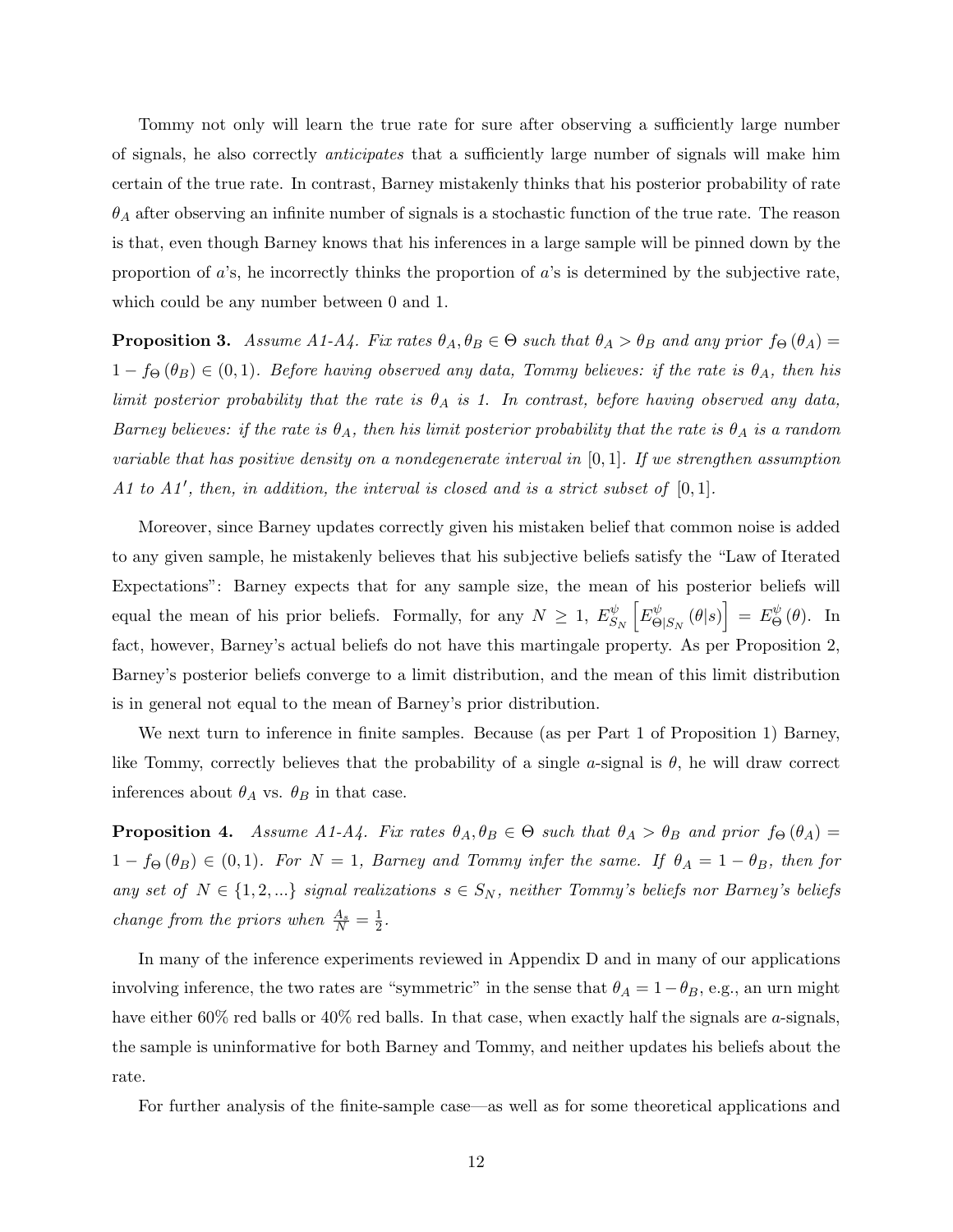empirical analysis—it is useful to have a parametric model of Barney's subjective rate distribution. For some of our results (Proposition 5 and multiple-sample applications in Appendix B), we impose the functional form of the beta distribution:

$$
f^{\psi}_{\mathcal{B}|\Theta}(\beta|\theta) = \beta^{\theta\psi - 1} (1 - \beta)^{(1 - \theta)\psi - 1} \frac{\Gamma(\psi)}{\Gamma(\theta\psi)\Gamma((1 - \theta)\psi)},
$$
\n(3)

where  $0 < \psi < \infty$  is the exogenous parameter of the model, and  $\Gamma(x) \equiv \int_{[0,\infty)} y^{x-1} e^{-y} dy$ , defined on  $x > 0.9$  The properties A1-A4 are satisfied (see Appendix E, Lemma 6), and this family of beta densities shares many qualitative features of people's empirically-observed large-sample beliefs about the distribution of signals. A major advantage of this formulation is tractability: since the beta distribution is the conjugate prior for the binomial distribution, standard results from probability theory can be used to characterize Barney's beliefs.10,<sup>11</sup> "Parameterized-Barney" is more biased for smaller  $\psi$ —with more dispersed subjective sampling distributions in the sense of SOSD—and Barney coincides with Tommy in the parameter limit  $\psi \to \infty$ .

Although we do not conduct a careful structural estimation, we estimate from studies that elicit subjects' subjective sampling distribution as well as inference studies that  $\psi$  falls within a range of 7-15. This parameterized model of Barney gives a sense of magnitudes for how Barney's underinference depends on the rates  $\theta_A$  and  $\theta_B$ . Suppose  $\psi = 10$ , Barney begins with equal priors on the two states, and the true rate is  $\theta_A$ . If the difference between the rates is relatively large—with  $\theta_A = 1 - \theta_B = .8$ —then the role of NBLLN is relatively small. In an infinite sample, Barney's subjective posterior probability of rate  $\theta_A$  will converge to .9998. However, if the two rates are closer together—with  $\theta_A = 1 - \theta_B = .6$ —then in an infinite sample, Barney's subjective posterior probability of rate  $\theta_A$  will converge to only .69 (which is what Tommy's posterior would be after only 6 heads and 4 tails!). As a reminder about the role of priors, this means if Barney initially had beliefs more extreme than 2.25:1 in favor of rate  $\theta_B$ , he will, in an infinite sample, surely end

 $9^9$ The more common way of writing this beta density is f ψ  $\mathcal{L}_{\text{B}|\Theta}^{\psi}(\beta|\theta) =$  $\beta^{\theta\psi-1}(1-\beta)$  $\frac{(\mu-\theta)\psi-1}{(\theta\psi-1)!((1-\theta)\psi-1)!}$ . Our formulation is equivalent, except it allows for non-integer values of  $\psi$ . Recall that the Gamma Function,  $\Gamma(x)$ , is the standard generalization of the factorial function: it has the properties that  $\Gamma(x+1) = x\Gamma(x)$  and  $\Gamma(1) = 1$ , so that for any positive integer x,  $\Gamma(x) = (x - 1)!$ .

<sup>&</sup>lt;sup>10</sup>The functional form (3) has a few implications about asymmetric inference (i.e., inference problems where  $\theta_A \neq 1 - \theta_B$ ) that do not have general intuitions related to NBLLN. These are presented in Lemma 5 in Appendix E. In the text, we avoid stating implications of these properties of the functional form that would not generalize to other models that are equally consistent with existing evidence.

<sup>&</sup>lt;sup>11</sup>To interpret the "Barneyness parameter,"  $\psi$ , consider the problem of inferring the rate from a sample of signals. The beta density (3) corresponds to what a Bayesian's posterior about the rate would be if the Bayesian had begun with an improper beta prior on [0, 1] corresponding to the  $\psi \to 0$  limit of (3), and had observed a total of  $\psi$  signals with  $\theta \psi$  a's and  $(1 - \theta) \psi$  b's. For  $\psi = 0$ , the posterior would remain the improper prior on [0, 1], while for  $\psi \to \infty$ , the posterior would converge to a point mass at the true rate  $\theta$ .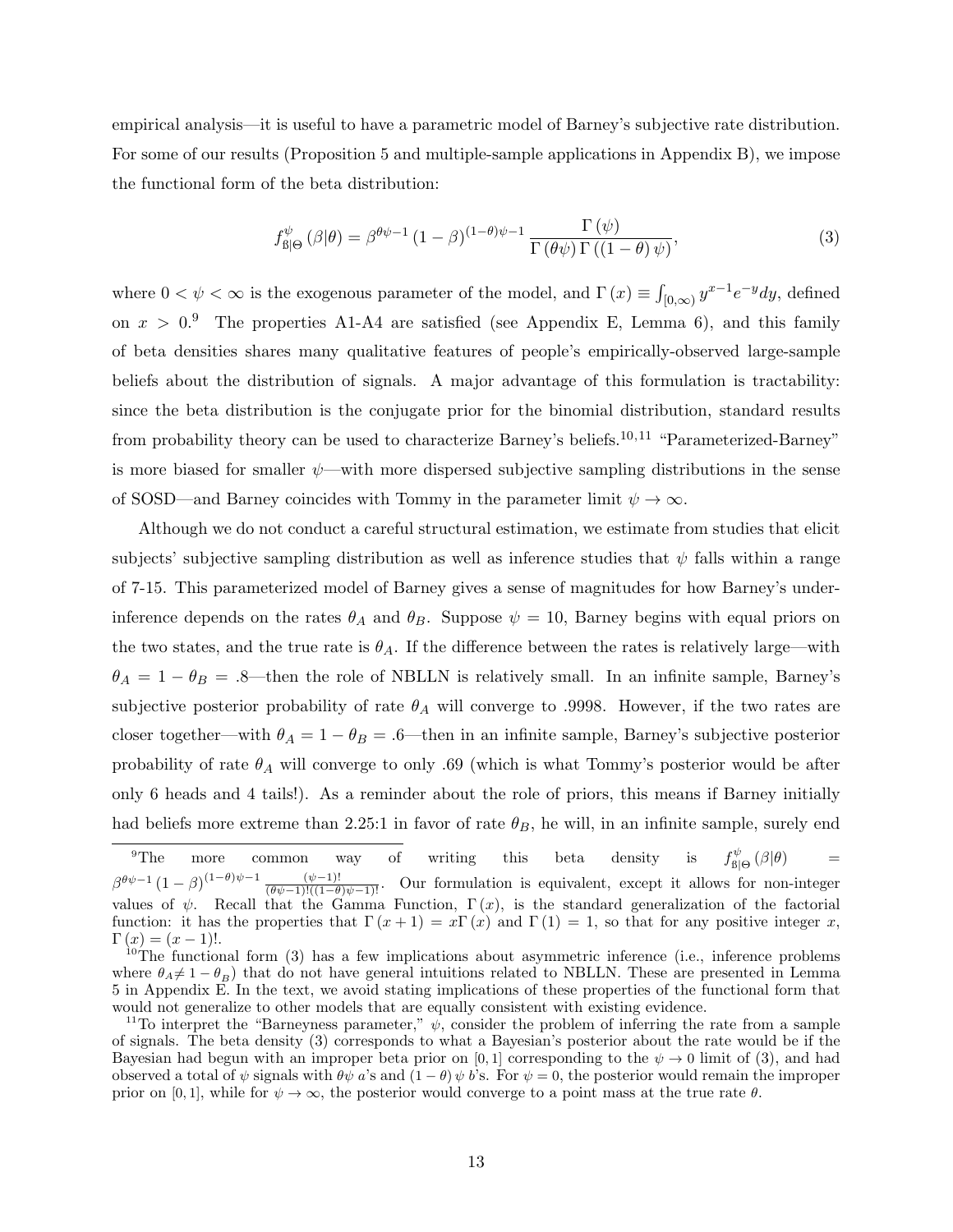up believing rate  $\theta_B$  is more likely, even when  $\theta_A$  is the true rate.

While most dramatic in large samples, NBLLN has implications for all sample sizes larger than 1. Since Barney's subjective sampling distribution is too dispersed when  $N > 1$ , Barney will generally under-infer when the sample size is larger than 1. In order to make that claim precise, we measure Barney's (and Tommy's) "change in beliefs" by the absolute difference between his posterior probability that  $\theta_A$  is the true rate and his prior probability:  $\left|f_{\Theta}^{\psi}\right|$  $\int_{\Theta|S_N}^{\psi} (\theta_A|s) - f_{\Theta} (\theta_A) \Big|$ Unlike in large samples, in small samples it is no longer universally true that Barney under-infers relative to Tommy. For particular realizations Barney can over-infer or under-infer relative to Tommy—or even infer in the opposite direction, so that a sample that causes Tommy to think rate  $\theta_A$  is more likely, causes Barney to think rate  $\theta_B$  is more likely.<sup>12</sup> Nonetheless, we believe that Barney under-infers in expectation, taken with respect to the true sampling distribution. Proposition 5 proves this statement for the case of  $\psi$  sufficiently small, but we conjecture that it holds for any  $0 < \psi < \infty$ .<sup>13</sup>

**Proposition 5.** Assume Barney has the beta-distribution functional form given by equation (3). Fix rates  $\theta_A, \theta_B \in \Theta$  such that  $\theta_A > \theta_B$ , prior  $f_{\Theta}(\theta_A) = 1 - f_{\Theta}(\theta_B) \in (0,1)$  and a set of  $N \in \{1, 2, ...\}$  signal realizations  $s \in S_N$ . Regardless of whether the true rate is  $\theta_A$  or  $\theta_B$ , for  $\psi$  sufficiently small, the expected change in Barney's beliefs is smaller than the expected change in Tommy's beliefs. Furthermore, suppose  $\theta_A = 1 - \theta_B$ . Then for any sample of  $N > 1$  signals such that  $\frac{A_s}{N} \neq \frac{1}{2}$  $\frac{1}{2}$  and any  $\psi$ , Barney under-infers relative to Tommy. In addition, while Tommy's inference depends solely on the difference in the number of a and b signals, Barney's change in beliefs is smaller from larger samples with the same difference.

Intuitively, on average Barney under-infers because he partially attributes the information in the realized sample to the subjective rate, rather than extracting all of the information about the true rate.

In symmetric inference problems (i.e.,  $\theta_A = 1 - \theta_B$ ), Proposition 5 shows that stronger comparisons can be made between Barney and Tommy: as long as the realized sample is informative, parameterized-Barney will under-infer, not just in expectation. Proposition 5 also notes a key feature of Barney's updating that shows how it leads to a bias toward "proportional thinking" in inference along the lines suggested by researchers such as Griffin and Tversky (1992). Consider

<sup>&</sup>lt;sup>12</sup>For example, using the parameterized model, set  $\psi = 10$ ,  $\theta_A = .7$ , and  $\theta_B = .6$ , and assume equal priors on the two states. Then if the realizations of 80 signals are 53 a-signals and 27 b-signals, then Tommy believes that state A is more likely, while Barney believes state B is more likely.

<sup>&</sup>lt;sup>13</sup>We have simulated Barney's and Tommy's expected change in beliefs for a range of parameter values: for each of  $\psi \in \{1, 2, ..., 30\}$  and  $N \in \{5, 10, 15, 20\}$ , we examined each of  $\theta_A, \theta_B \in \{.5, .6, .7, .8, .9\}$ . We also ran a number of simulations for  $\theta_A = .99$  and .999 and for  $\psi = 100$ . In every case we examined, Barney's expected change in beliefs was smaller than Tommy's.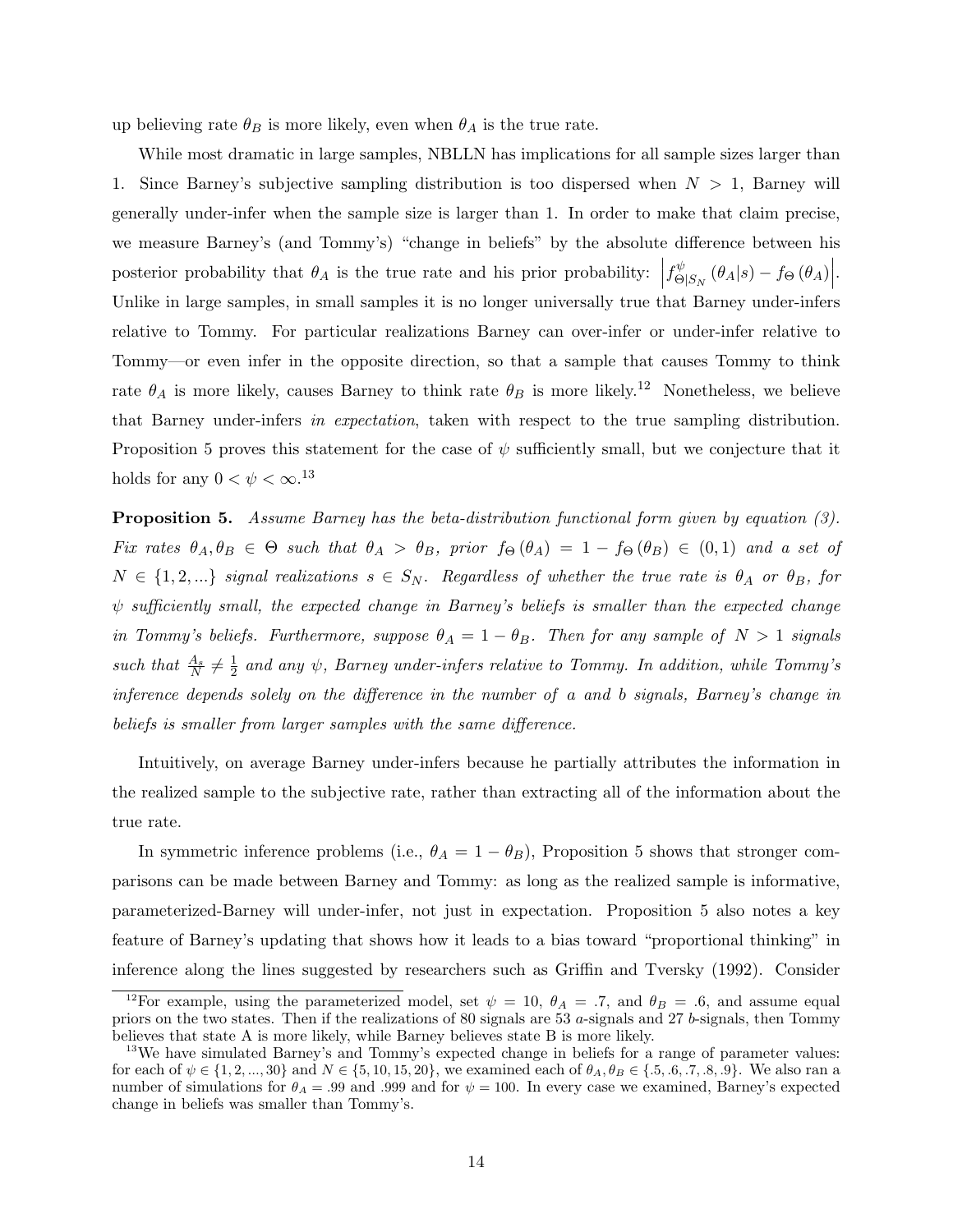samples where the difference between the number of  $a$ -signals and the number of  $b$ -signals is the same, e.g.,  $(2\ a\ 0\ b)$  and  $(5\ a\ 3\ b)$ . Tommy will draw the same inference from the two samples. But because his asymptotic sampling distributions depend on the proportion of a and b signals rather than their number, Barney infers less from the larger sample.

### 3 Lack of Demand for Large Samples

This section and the next explore the implications of the simple model from the last section. Here we explore what is perhaps the most direct and important economic implication of NBLLN: because people do not expect to learn much from large samples, they are more likely to rely on small-sample sources of information than to incur the cost of obtaining a large-sample data source.

Suppose Barney is trying to decide what make of car to buy, a Volvo or a Lada.<sup>14</sup> The state is  $\omega = A$  if the Volvo is superior and  $\omega = B$  if the Lada is superior. Barney is choosing whether to acquire information by asking a friend, which will provide him with a single signal at cost  $c_f > 0$ , or by purchasing Consumer Reports, which will provide him with the aggregate information from a large number N of signals, at cost  $c_r > c_f$ . After observing the information, Barney must take an action  $\mu$ , either buying the Volvo ( $\mu = \mu_A$ ) or the Lada ( $\mu = \mu_B$ ). Barney's payoff is  $u(\mu, \omega)$ , which equals 1 if the action matches the state and 0 otherwise.

The comparison between Barney's and Tommy's valuations of an intermediate-sized sample is ambiguous: even though Barney might expect to infer less on average than Tommy would, Barney also overestimates the probability of an extreme outcome that would allow for stronger inferences. If such stronger inferences are valuable (because they induce the agent to switch to the superior action), Barney may be willing to pay more than Tommy for a sample of a given size. Furthermore, perhaps counterintuitively, if the agent can choose the total number of signals to purchase, Barney may choose to purchase a larger sample size than Tommy if doing so makes it possible to observe an extreme outcome that is valuable—an extreme outcome that Barney thinks is more likely than it is.

For a sufficiently large sample, however, Barney unambiguously has a lower willingness to pay than Tommy does because he anticipates making a weaker inference for any realized outcome. Tommy correctly understands that—due to the Law of Large Numbers—reading Consumer Reports will make him virtually certain about the true state, but as per Proposition 3, Barney expects to remain uncertain. Because Barney expects to learn less from *Consumer Reports* than Tommy does, Barney is more likely to ask the friend.

<sup>14</sup>A Lada is a type of car. So is a Volvo.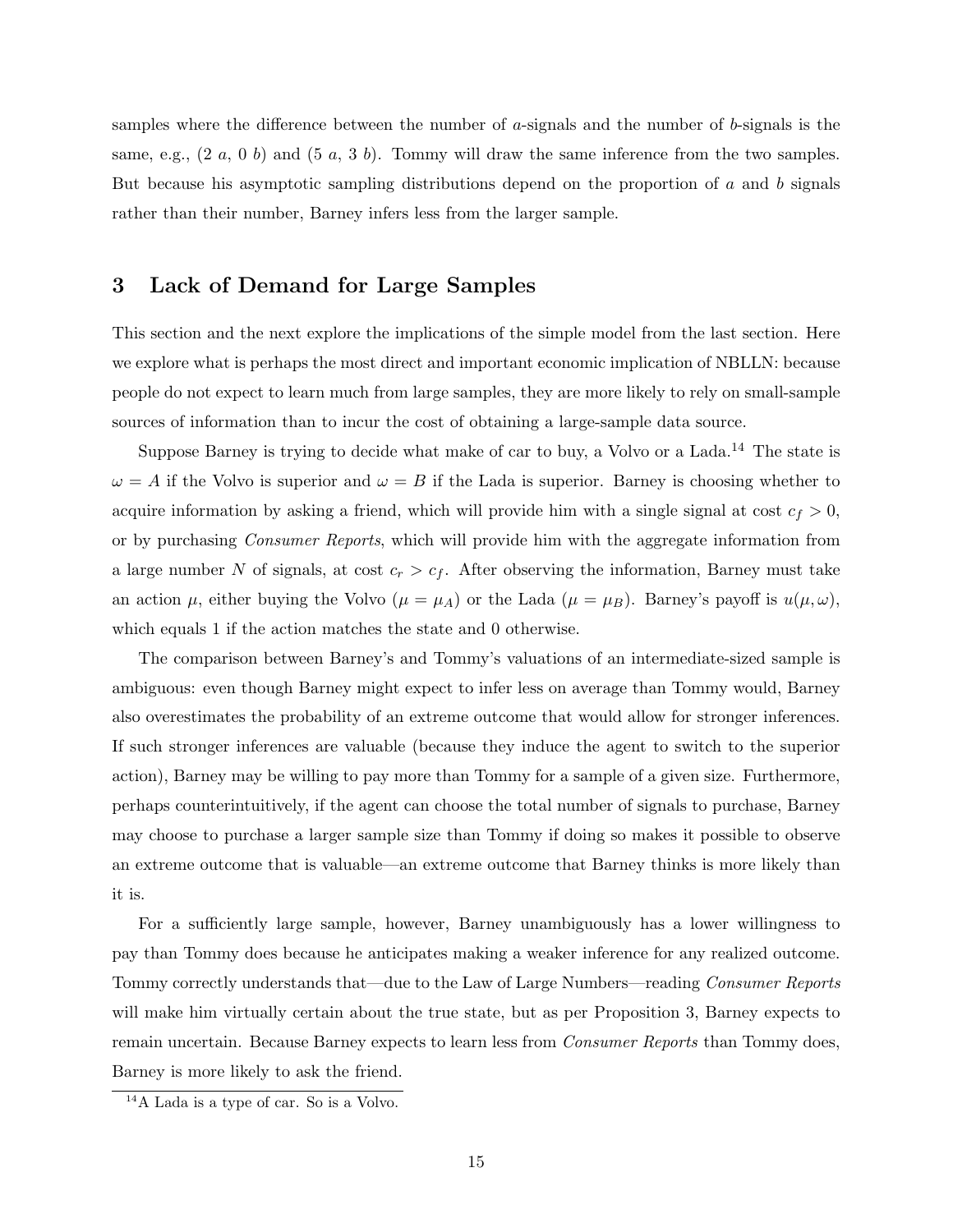**Proposition 6.** Assume A1-A4. Fix payoffs  $u(\mu,\omega)$ , rates  $\theta_A, \theta_B \in \Theta$  such that  $\theta_A > \theta_B$ , prior  $f_{\Theta}(\theta_A) = 1 - f_{\Theta}(\theta_B) \in (0,1)$ , and the cost of asking a friend  $c_f > 0$ . Suppose that  $c_f$  is small enough that if Consumer Reports were not available, Tommy would ask the friend. If the number of signals N in Consumer Reports is sufficiently large, then there exist thresholds  $c'_r$  and  $c''_r$  with  $c_f < c'_r < c''_r$  such that: if  $c_r < c'_r$ , then both Tommy and Barney buy Consumer Reports; if  $c_r > c''_r$ , then both Tommy and Barney ask the friend; and if  $c_r \in (c'_r, c''_r)$ , then Tommy buys Consumer Reports while Barney asks the friend.

Barney's lack of demand for statistical data is a central implication of NBLLN. We believe it is consistent with obvious facts: we live in a world in which people are not persuaded by statistical evidence that should be convincing, people do not demand such information, and such information is therefore rarely supplied by the market. The car purchaser who actually consults Consumer Reports is the exception rather than the rule. Moreover, the flip side of people's failure to demand large numbers of signals is their willingness to rely instead on sources of information that provide only a small number of signals. Indeed, given the amount of other information people may be able to obtain at relatively low cost, NBLLN helps explain why they nonetheless often instead rely on limited personal experience, stories from one's immediate social network, or anecdotes from strangers.

Of course, in many situations there are other contributing factors. In some cases, such as restaurant satisfaction ratings, people may correctly expect large samples not to be very useful because preferences are heterogeneous. And due to the Law of Small Numbers, people may expect a small sample to be sufficiently persuasive. But in cases where preference heterogeneity is less of an issue and where getting statistical data would be barely more costly than collecting anecdotes for example, finding out the frequency of car battery failure—the lack of demand for statistical data (and the consequent lack of supply) is a major "dog that didn't bark" clue that implicates NBLLN.<sup>15</sup>

The lack of demand for large samples generated by NBLLN is especially severe when Barney is initially confident about the state or when each individual signal is relatively uninformative, i.e.,  $\theta_A$ is close to  $\theta_B$ . Tommy understands that a sufficiently large number of such signals will nonetheless reveal the state. In contrast, when Barney has a confident prior or when signals are relatively

<sup>&</sup>lt;sup>15</sup>In principle, another alternative explanation for lack of demand for large samples is that people are concerned about sample selection bias. For example, the reason that statistics showing that vaccines do not increase autism are unpersuasive to people may be because people worry that those getting vaccines are less prone to autism than those not getting vaccines. In general, we do not believe that this alternative explanation plays much of a role because it seems much more common that people attend too little to selection issues; indeed, we would live in a very different world if concerns with selection bias pervaded public reaction to statistical evidence.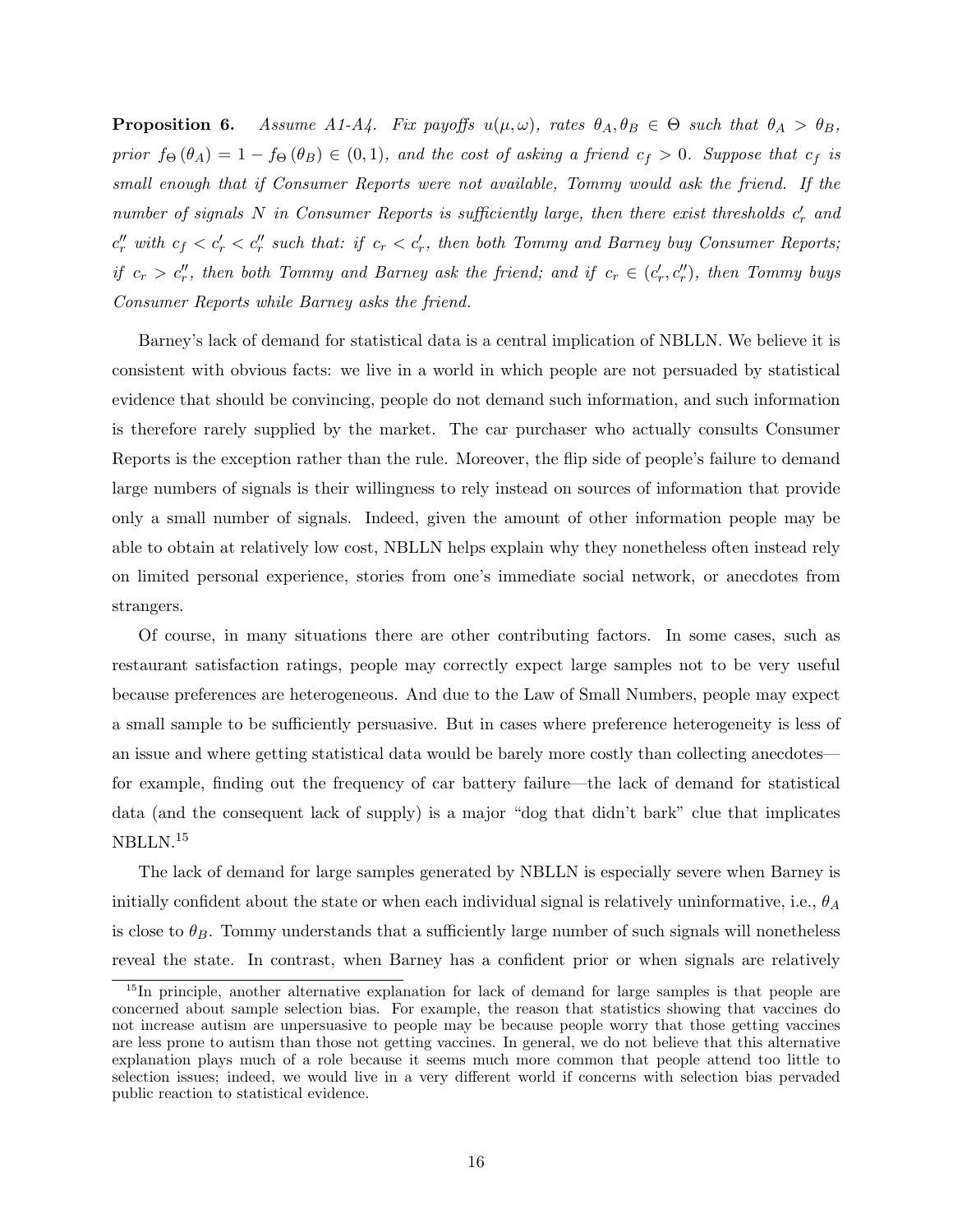uninformative, Barney may be unwilling to pay any positive cost for even an infinite number of signals.

**Proposition 7.** Assume  $A1'$  and  $A2-A4$ . Suppose that the agent is deciding whether to buy Consumer Reports at cost  $c_r$  or not obtain any signals. For Tommy: for all rates  $\theta_A, \theta_B \in \Theta$  such that  $\theta_A > \theta_B$  and priors  $f_{\Theta}(\theta_A) = 1 - f_{\Theta}(\theta_B) \in (0,1)$ , there exists a threshold  $c_r^* > 0$  such that if  $c_r < c_r^*$ , then as long as the number of signals N in Consumer Reports is sufficiently large, he buys Consumer Reports. In contrast, for Barney: (i) for all rates  $\theta_A, \theta_B \in \Theta$  such that  $\theta_A > \theta_B$ , there exist priors  $f_{\Theta}(\theta_A)$  such that for any  $c_r > 0$  and any N, he does not buy Consumer Reports; and (ii) for all priors  $f_{\Theta}(\theta_A)$  at which he is not indifferent between  $\mu_A$  and  $\mu_B$ , there exist rates  $\theta_A, \theta_B \in \Theta$ , where  $\theta_A > \theta_B$ , such that for any  $c_r > 0$  and any N, he does not buy Consumer Reports.

Unlike Proposition 6, Proposition 7 relies on  $A1'$  (not just  $A1$ ): Barney thinks that he will draw a limited inference no matter how extreme the sample proportions turn out to be. If his priors are extreme enough or the rates are close enough together, then he thinks that the information provided by an infinite number of signals will not affect whether he buys the Volvo or the Lada. Consequently, his willingness to pay for an infinite number of signals is zero.

On the flipside, even though Barney often under-infers when presented with information, he may nonetheless purchase information even when it will not have any objective value for him. This is because Barney believes that his posterior after observing a large sample is a random variable, and his willingness to pay is positive whenever he thinks he might make an extreme enough inference to switch his action from what he would do given only his prior. Yet for a large sample, Barney's posterior is in fact deterministic. Hence if Barney's priors are extreme enough, and the cost of information small enough, he may incur the cost of purchasing Consumer Reports even though the information will almost surely not affect his action. In Appendix B, we illustrate how such a "learning trap" phenomenon can also occur in a dynamic setting through a different mechanism namely, Barney's incorrect beliefs about how he will process future signals.

### 4 Risky Gambles and Investments

In this section, we examine how NBLLN's basic implications for an agent's subjective sampling distribution play out in various gambling and investment environments.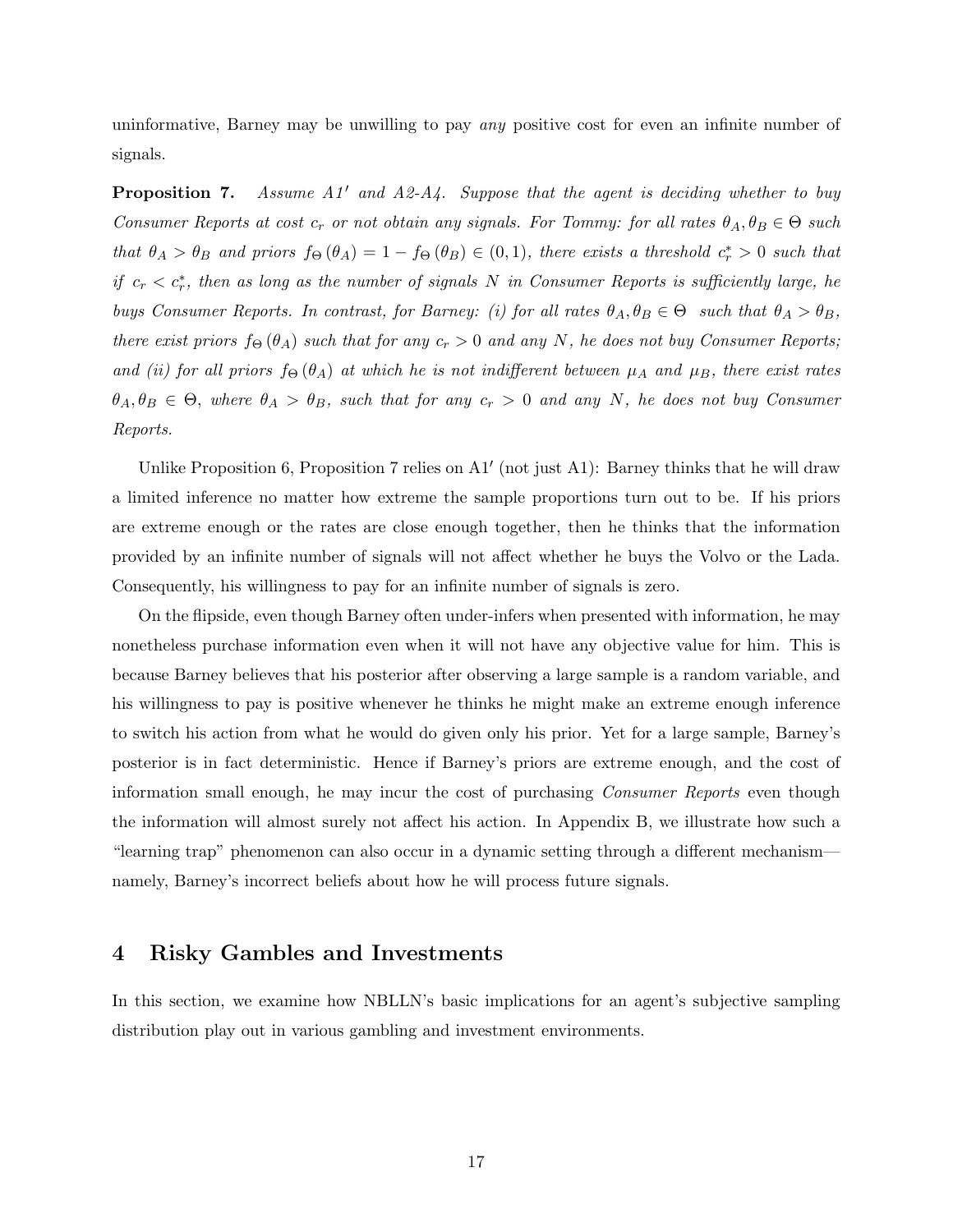#### 4.1 Perceived Aggregate Risk

The comparison between Barney's and Tommy's valuation of a gamble is especially simple in settings where an agent experiences a binary win or loss depending on whether a particular outcome occurs. In such cases, Barney values the gamble more than Tommy does if and only if he thinks that the winning outcome is more likely.

A leading special case is where the winning outcome is an extreme sample proportion, which in general Barney thinks is more likely to occur than Tommy does. For example, suppose Barney plays a lottery where he must guess N numbers. He has probability  $\theta$  of guessing any single number correctly. He receives a prize if he guesses all N numbers correctly, but he gets nothing otherwise. Notice that guessing all the numbers correctly is equivalent to the extreme sample proportion of 100% a-signals being realized. Thus, if  $N > 1$ , then Barney believes his chance of guessing all the numbers correctly is higher than it is. Hence Barney's willingness to pay to play this game is higher than Tommy's. The logic of NBLLN implies that the difference from Tommy is larger for larger N.

In contrast, in situations where Barney wins as long as an extreme outcome does not occur, Barney's behavior can appear to be especially risk averse. For example, suppose Barney attends a job fair at which he applies to  $N > 1$  equally-valuable jobs, his chance of getting any particular job is  $\theta$ , and he cannot accept more than one job. In this case, not receiving any job offers is equivalent to the extreme sample proportion of  $0\%$  a-signals being realized. Since Barney exaggerates the probability of this extreme outcome, his willingness to pay to attend the job fair is lower than Tommy's.

For the remainder of this subsection and the next, we turn to settings in which the agent's outcome is not binary but instead varies with the number of  $a$ -signals. Here we consider classical risk preferences as represented by a utility function  $u(w)$  that is smooth and increasing in final wealth w (in the next subsection, we consider instead loss-averse preferences). Final wealth,  $w(A_s)$ , is an increasing function of the realized number of a-signals (good outcomes) out of  $N$  draws, where as usual the rate of a-signals is  $\theta$ .

Proposition 8 states the key implication of NBLLN for valuation of such a gamble, which depends on whether the agent's utility over the number of good draws,  $u(w(A<sub>s</sub>))$ , is concave or convex in  $A_S$ .<sup>16</sup> Note that, because we will consider cases where  $w(A_s)$  is not linear, the shape of the agent's utility depends on both the agent's risk preferences  $u(w)$  and the manner in which the random outcomes translate into monetary outcomes  $w(A_s)$ .

<sup>&</sup>lt;sup>16</sup>Because the outcome space is discrete, in both this subsection and the following one we use the standard definition that  $u(w(A_S))$  is a convex function of  $A_S$  if  $u(w(A_S - 1)) + u(w(A_S + 1)) - 2u(w(A_S)) \geq 0$ , and concave if  $u(w(A_S - 1)) + u(w(A_S + 1)) - 2u(w(A_S)) \leq 0$ .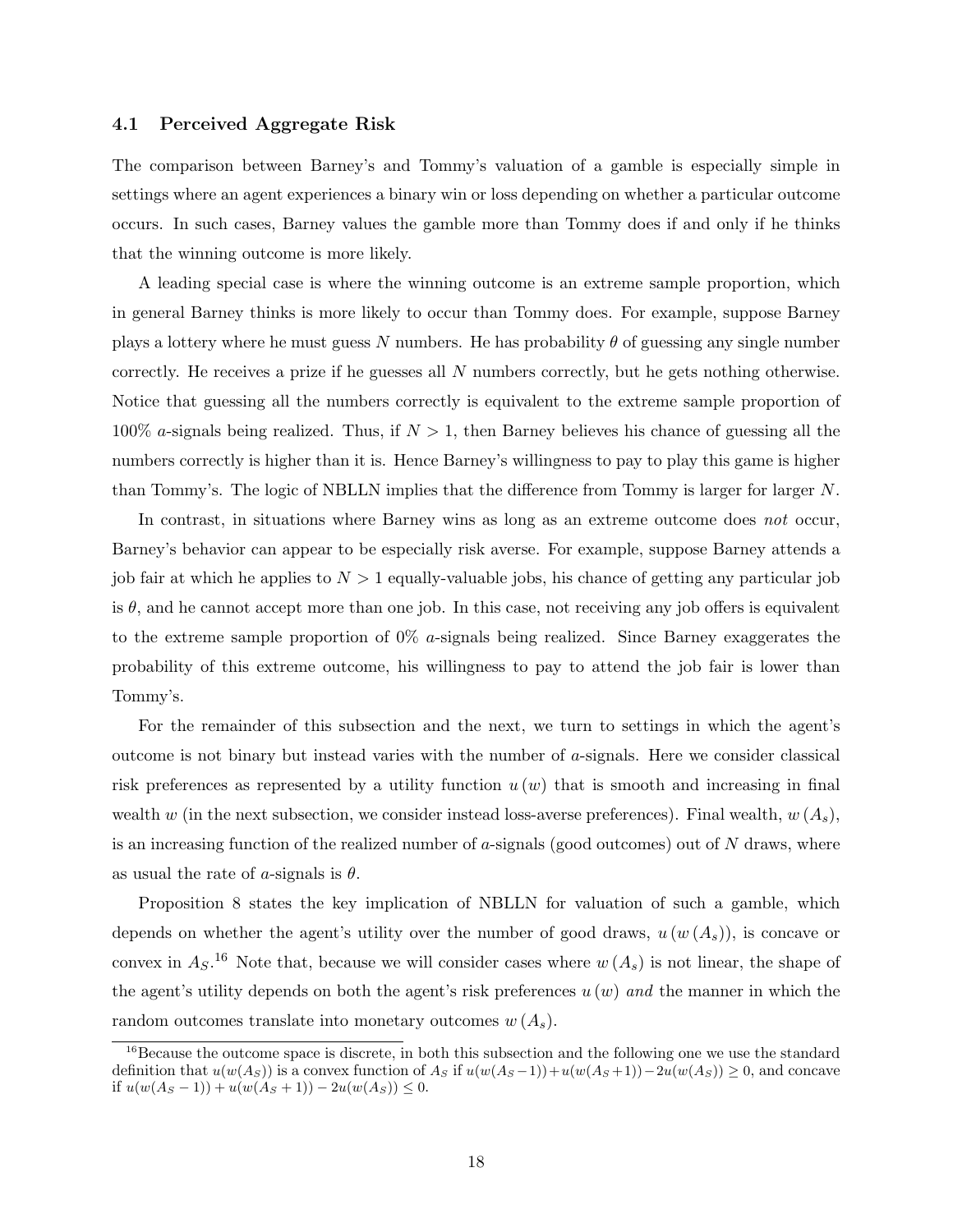**Proposition 8.** Assume A1-A4. Fix a risky gamble  $(\theta, N)$ . If  $u(w(A_s))$  is a concave (resp., convex) function of  $A_s$ , then Barney's willingness to pay for the risky investment is less than (resp., greater than) Tommy's.

Given the fact that, as per Proposition 1, Barney's subjective sampling distribution is a meanpreserving spread of Tommy's, Proposition 8 follows directly from standard results in the theory of choice under risk. Its implications in different risky-choice contexts are determined jointly by  $u(w)$ and  $w(A_s)$ .

Consider a repeated gamble over coin flips, in which the agent earns a fixed dollar amount h for each a-signal and a different dollar amount  $t < h$  for each b-signal. In that case,  $w(A_s)$  is linear, so  $u(w(A<sub>s</sub>))$  is concave in  $A<sub>s</sub>$  if and only if  $u(w)$  is concave in w. Thus, NBLLN reduces a risk-averse agent's willingness to pay for a repeated gamble.

Now suppose an agent is considering whether or not to invest in a diversified portfolio of N identical stocks for a single year. Any given stock does well with probability  $\theta$ , in which case it pays off h, or badly with probability  $1 - \theta$ , in which case it pays off  $t < h$ . Since this example is mathematically equivalent to a repeated gamble, NBLLN can help explain why people fail to fully recognize the benefits of diversification: if investors face a fixed cost of diversification, Barney may find diversification not worth the cost, even when Tommy does.

As a final example, suppose an agent is considering whether or not to invest in a stock for N years. Any given year the stock does well with probability  $\theta$  in which case it earns a gross rate of return  $1 + r_h$ , or badly with probability  $1 - \theta$  in which case it earns a gross rate of return  $1 + r_t$ with  $r_t < r_h$ . (Equivalently, we could assume that the stock pays off a fixed dollar amount, but all earnings are re-invested.) Because of compounding,  $w(A_s)$  is now a convex function. Whether Barney or Tommy has a greater willingness to pay for this investment opportunity depends on the shape of  $u(w)$ . If the agent is risk-neutral, or more generally not sufficiently risk-averse, then Barney will find the long-term investment more attractive than Tommy does. In reality, however, we believe that people generally perceive long-term investments as *less* attractive than they should because of the combined effects of NBLLN and loss aversion, as we discuss next.

#### 4.2 Samuelson's colleague

Proposition 8 from the previous subsection highlights the effect on risk attitudes of the fact that Barney's beliefs are a mean-preserving spread of Tommy's. NBLLN's most direct prediction, that Barney will put positive probability on extreme outcomes even in very large samples, also has important implications for risky choice.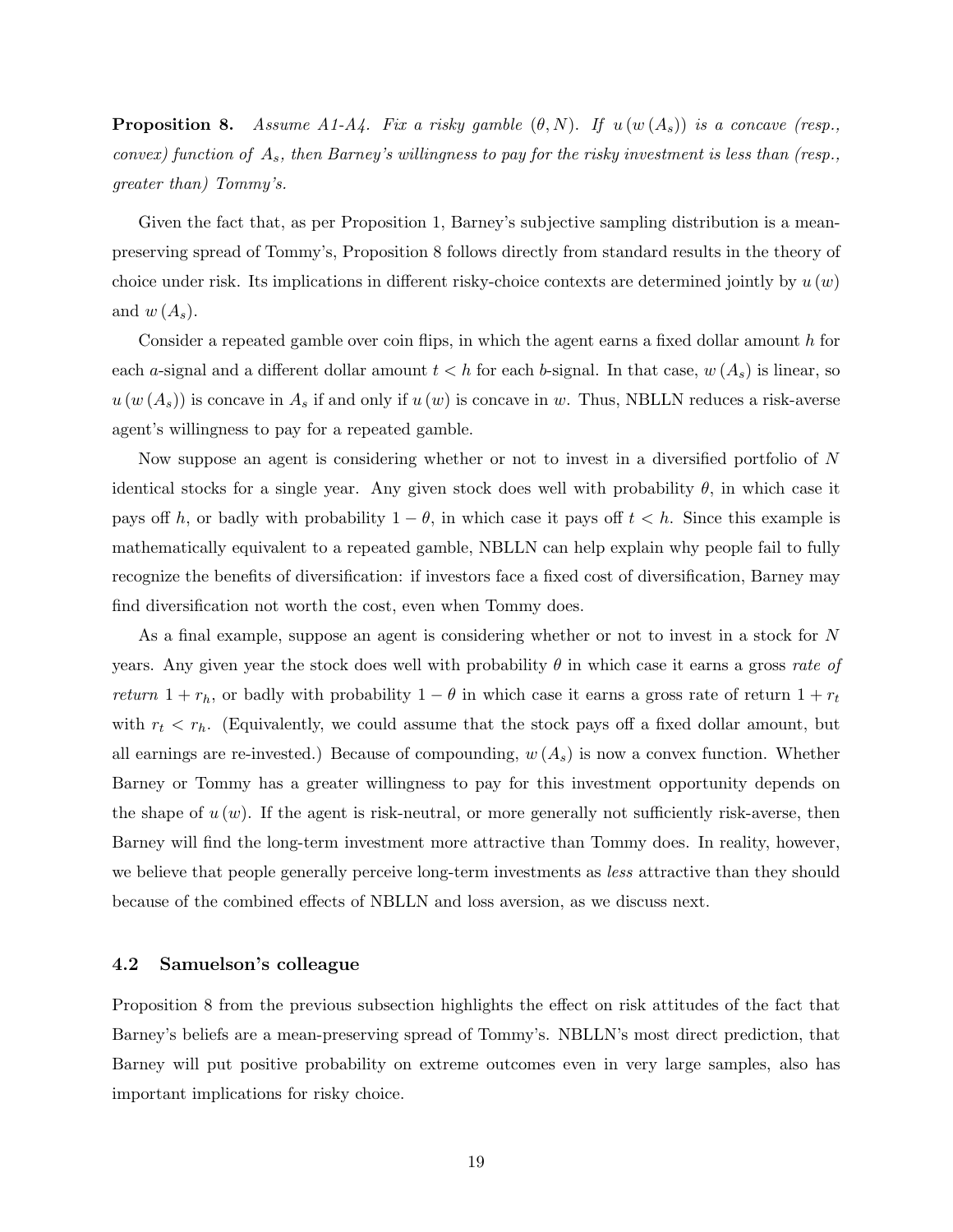Consider first a famous example: Paul Samuelson (1963) reports the story of an economics professor colleague at MIT telling Samuelson that, whereas he would reject a bet for even odds to gain \$200 or lose \$100, he would accept 100 repetitions of that bet. Even though such behavior sounds reasonable to most of us, Samuelson proves that it violates classical expected-utility theory. That is, a Tommy with expected-utility preferences defined over final wealth who does not exhibit unrealistically large wealth effects should be willing to take a single bet if and only if he is willing to take  $N \geq 1$  independent plays of that bet. To see this, note that preferring  $K + 1$  bets to K bets is the same thing as preferring 1 bet on top of any realization of the K bets. By induction, preferring to take any positive number of the bets is the same as preferring to take one bet.

Yet, it is not just the "switching" that violates classical expected-utility preferences, but the aversion to the single bet to begin with. Rabin (2000a, 2000b) and Rabin and Thaler (2001) have followed others in noting that the degree of concavity required for expected-utility preferences defined over wealth to explain risk-averse behavior over small stakes is calibrationally implausible. Loss aversion—the tendency to feel a loss more intensely than an equal-sized gain—probably explains why the majority of people who turn down the one-shot gamble do so.<sup>17</sup> Somebody with a simple, piecewise-linear loss-averse utility function

$$
u(w_0, z) = \begin{cases} w_0 + z & \text{if } z \ge 0 \\ w_0 + \lambda z & \text{if } z < 0 \end{cases},
$$
\n
$$
(4)
$$

where  $w_0$  is initial wealth and z is a monetary gain or loss, will refuse the one-shot bet as long as the coefficient of loss aversion,  $\lambda$ —often set equal to 2.25 (e.g., Tversky and Kahneman, 1991)—is greater than 2.<sup>18</sup> However, a Tommy with typical loss-averse preferences would be extremely happy to accept 100 repetitions of the same gamble: while the expected gain is \$5,000, the chance of a net loss is only 1/700, and the chance of losing more than \$1,000 is only 1/26,000.

Despite being loss averse enough to turn down the one bet, nobody with fully rational beliefs would turn down 100 repetitions of this bet. Yet, unlike Samuelson's colleague, many people would do so! In hypothetical questions from one study in Benartzi and Thaler (1999), for instance, 36%

<sup>&</sup>lt;sup>17</sup>Samuelson himself had speculated that it was the willingness to accept repeated plays of the bet that was the mistake, rather than the refusal to accept a single gamble. Samuelson's conjecture that his colleague's willingness to accept the repeated gamble was the result of a "fallacy of large numbers"—a mistaken belief that the riskiness of the gamble evaporates with a sufficiently large number of repetitions—is the opposite of NBLLN, and is contradicted by Benartzi and Thaler's (1999) evidence, reported below, that people exaggerate the probability of a loss in the repeated bet.

<sup>18</sup>Although essentially correct for small gambles, assuming linear consumption utility can become problematic if bets are repeated so many times as to involve large amounts of wealth. However, if in our limit results below, we halve the stakes every time we double the number of repetitions, the linearity assumption is unobjectionable. Similarly, linearity is an appropriate assumption for studying diversification of a fixed amount of wealth among many assets, with a small amount invested in each asset.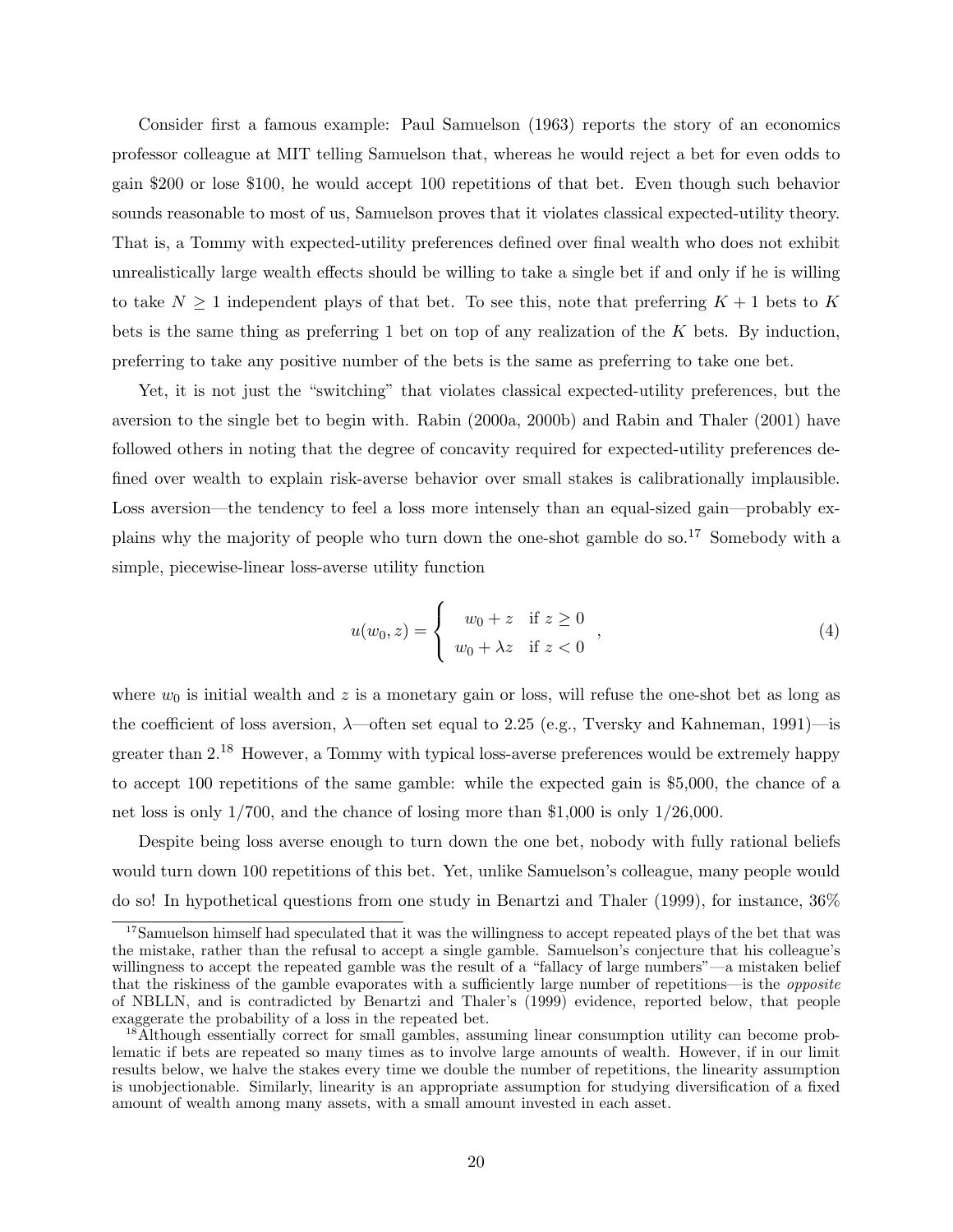of participants said they would turn down a single scaled-down Samuelson type bet (win \$100 or lose \$50), but fully 25% also reject the 100-times repeated gamble.<sup>19</sup>

NBLLN helps explain why many people turn down these gambles.<sup>20</sup> Barney exaggerates the probability that the repeated bet will turn out badly. Indeed, Benartzi and Thaler report evidence consistent with this explanation: when asked the probability of losing money after 150 repetitions of a 90%/10% bet to gain \$0.10/lose \$0.50, 81% of subjects overestimated the probability—and by an enormous margin. While the correct answer is .003, the average estimate was .24. To show that subjects' mistaken beliefs about the probabilities of the different possible outcomes were driving their choices, Benartzi and Thaler compared subjects' willingness to accept the repeated bet with their willingness to accept a single-play bet that had the histogram of money outcomes implied by the repeated bet. While only 49% of the college-student subjects accepted 150 repetitions of the bet, 90% accepted the equivalent single-play bet, suggesting that the repeated bet would have been very attractive if subjects had correctly understood the distribution of outcomes.<sup>21,22</sup>

A leading alternative explanation for turning down the repeated bet is "probability weighting," a psychological bias in which people assign an unlikely event (such as losing money in the repeated bet) a higher decision weight than warranted by its objective probability (Kahneman and Tversky, 1979). However, probability weighting cannot explain the evidence that subjects misperceive the

<sup>&</sup>lt;sup>19</sup>In two other subject pools, they find  $34\%$  and  $23\%$  turn down a simple  $20/10$  gamble, and *more* people—57% and 50%—turn down the repeated gamble. Keren (1991) finds similar results in incentivized single bets vs five-times-repeated bets; for related hypothetical evidence, see Keren and Wagenaar (1987) and Redelmeier and Tversky (1992). Klos, Weber and Weber (2005) replicate and extend Benartzi and Thaler's findings. They present subjects with four lotteries, each of which may be played singly, repeated 5 times, or repeated 50 times. Subjects generally prefer the repeated gambles but vastly overestimate the probability of loss as well as the expected loss conditional on losing money. Klos, Weber and Weber also find that subjects incorrectly believe the probability of the monetary outcome ending up within a given interval around the expected value increases with the number of repetitions. This last finding is inconsistent with our model of NBLLN and may reflect a bias from focusing subjects' attention on the expected value, or it may be consistent with "exact representativeness," a bias we discuss in Appendix D.

<sup>&</sup>lt;sup>20</sup>Our emphasis on how NBLLN helps explain why loss-averse people turn down the repeated bet is because of its calibrational relevance, but it is worth noting that NBLLN also has implications for how expectedutility-over-wealth agents respond to repetitions of bets. We can extend the "if" part of Samuelson's theorem: if Barney rejects a bet at all initial wealth levels  $w_0$ , then he would also reject any  $N \geq 1$  independent plays of that bet. The "only if" direction does not extend, and a Barney who is just indifferent between accepting and rejecting a simple bet would, because he exaggerates the risk, strictly prefer to reject repeated versions of the gamble.

<sup>&</sup>lt;sup>21</sup>Note also that something more than the type of "narrow bracketing" stressed by authors such as Tversky and Kahneman (1986), Kahneman and Lovallo (1993), Benartzi and Thaler (1995), Read, Loewenstein and Rabin (1999), Barberis, Huang and Thaler (2006), and Rabin and Weizsäcker (2009) seems to be playing a role. Those papers emphasize that people often react to a combination of risky bets as if they were deciding about each risky bet in isolation from all the others. While such neglect of the effects of aggregating risks may help explain why people reject the repeated gamble, it seems clear that even people who attend to the aggregate effects misunderstand these aggregate effects. Benartzi and Thaler (1999) make this especially clear by demonstrating directly that people asked the probability of aggregate loss of independent bets exaggerate along the lines predicted by NBLLN.

<sup>&</sup>lt;sup>22</sup>Benartzi and Thaler also elicited the effects of showing the histogram in the above hypothetical examples and showed that it reduces rejections from 25%, 57%, and 50% to, respectively, 14%, 10%, and 17%.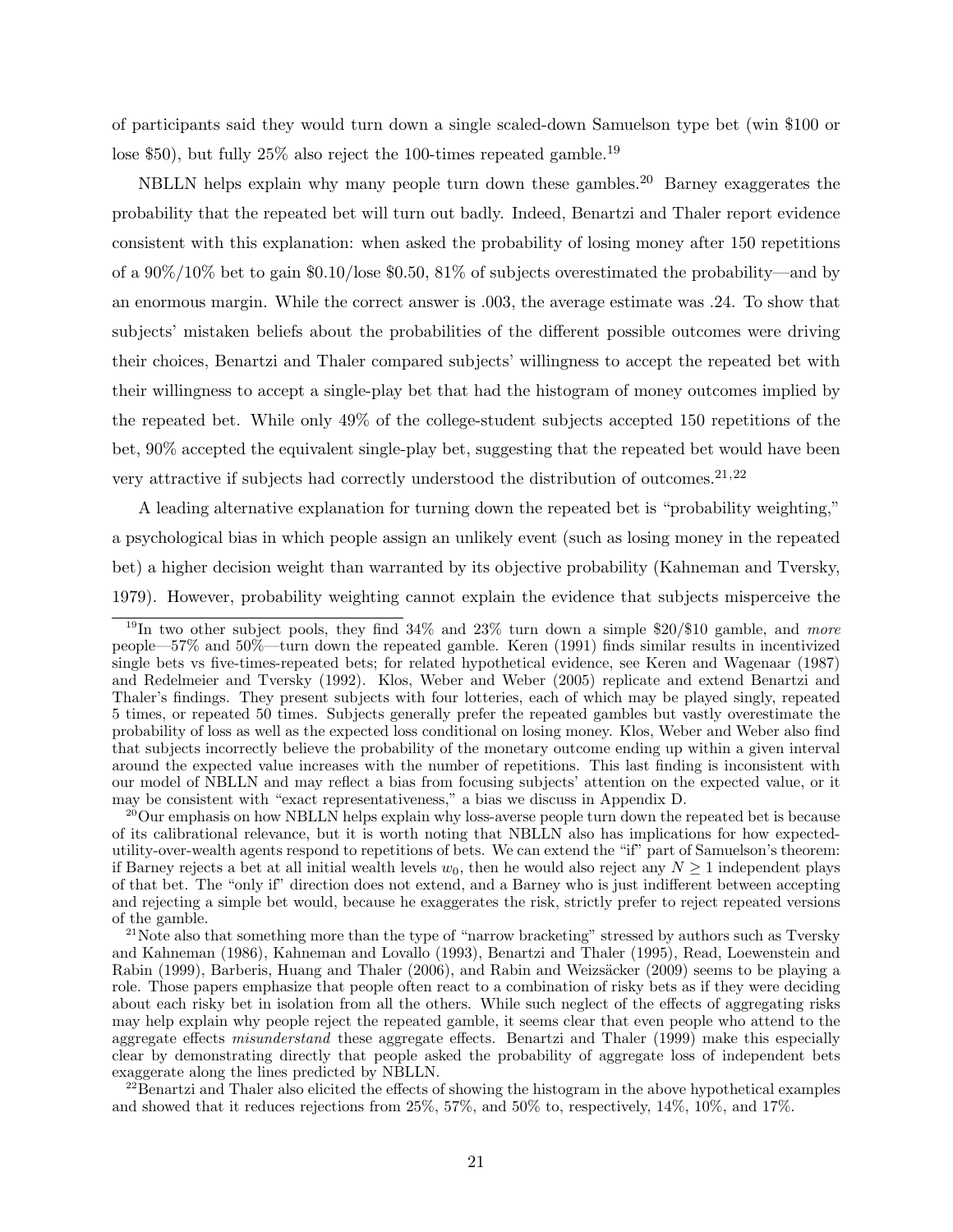objective probability of losing money, nor the evidence that subjects would accept the repeated bet if they had the correct beliefs.

Proposition 9 formalizes the claim that NBLLN and loss aversion taken together predict turning down the repeated bet. While a loss-averse Tommy will always accept a better-than-fair bet if it is repeated enough times, a loss-averse Barney may—depending on how favorable the bet is and how loss-averse he is—turn down an infinitely-repeated bet.

Proposition 9. Assume A1-A4. Suppose Barney and Tommy have simple, piecewise-linear lossaverse preferences as specified in (4). Fix any gamble  $(\theta, h, t)$ , paying off  $h > 0$  with probability  $\theta$ and  $-t$  with probability  $1 - \theta$ , that is better than fair:  $\theta h > (1 - \theta)t$ . For any  $\lambda \ge 1$ , there is some  $N' \geq 1$  such that if  $N > N'$ , then Tommy will accept N repetitions of the gamble. In contrast, for Barney there is some threshold level of loss aversion  $\hat{\lambda} > 1$  such that: if  $\lambda < \hat{\lambda}$ , then there is some N' sufficiently large such that Barney will accept N repetitions of the gamble for all  $N > N'$ ; and if  $\lambda \geq \widehat{\lambda}$ , then there is some N<sup>n</sup> sufficiently large such that Barney will reject N repetitions of the gamble for all  $N > N''$ .

Moreover, it is possible for Barney to exhibit the opposite pattern from Samuelson's colleague, accepting the single bet but rejecting the 100-times repeated bet. Consistent with this possibility, the evidence cited above from Benartzi and Thaler (1999) found behavior in the opposite direction of Samuelson's colleague in two out of their three studies.<sup>23</sup>

Using the one-parameter functional form for Barney, calibrations suggest that NBLLN goes much of the way, but not all of the way, in explaining why 25-57% of participants turned down the repeated bets in Benartzi and Thaler's studies. For Tommy, the coefficient of loss aversion required to explain this data is absurdly high, in excess of 32,000. For Barney with  $\psi = 10$ , the required loss aversion is approximately 15—many orders of magnitude closer to reality but still much larger than reasonable estimates of  $\lambda$ <sup>24</sup>

Similarly as with Proposition 8, Proposition 9's results on repeated bets carry over directly to diversification: it would go through essentially unchanged if, rather than repeating a gamble N

 $23$ Preferences that generate an aversion for multi-stage resolution of risk—such as the preferences proposed by Koszegi and Rabin (2009) or Dillenberger (2010)—could also predict rejections of repeated gambles. The psychology underlying this prediction, however, only seems plausible when the outcomes of each individual gamble are observed separately. In contrast, NBLLN predicts rejection precisely due to mistaken beliefs about the *combined* outcomes of the gambles. Furthermore, NBLLN predicts risk-seeking behavior in settings where these other models would not, e.g., in the lottery example in the previous subsection.

<sup>&</sup>lt;sup>24</sup>Incorporating other known biases into the model, such as probability weighting (and samplingdistribution-tails diminishing sensitivity bias (SDTDS) described in Appendix C), would help reduce the required level of loss aversion even more—although still not to a reasonable level of  $\lambda$  such as 2.25. To see this, consider the most extreme form of overweighting losses: putting equal decision weight on every possible outcome of the repeated gamble. In this case, because only 1/3 of the outcomes are losses, the required level of loss aversion would be around 4.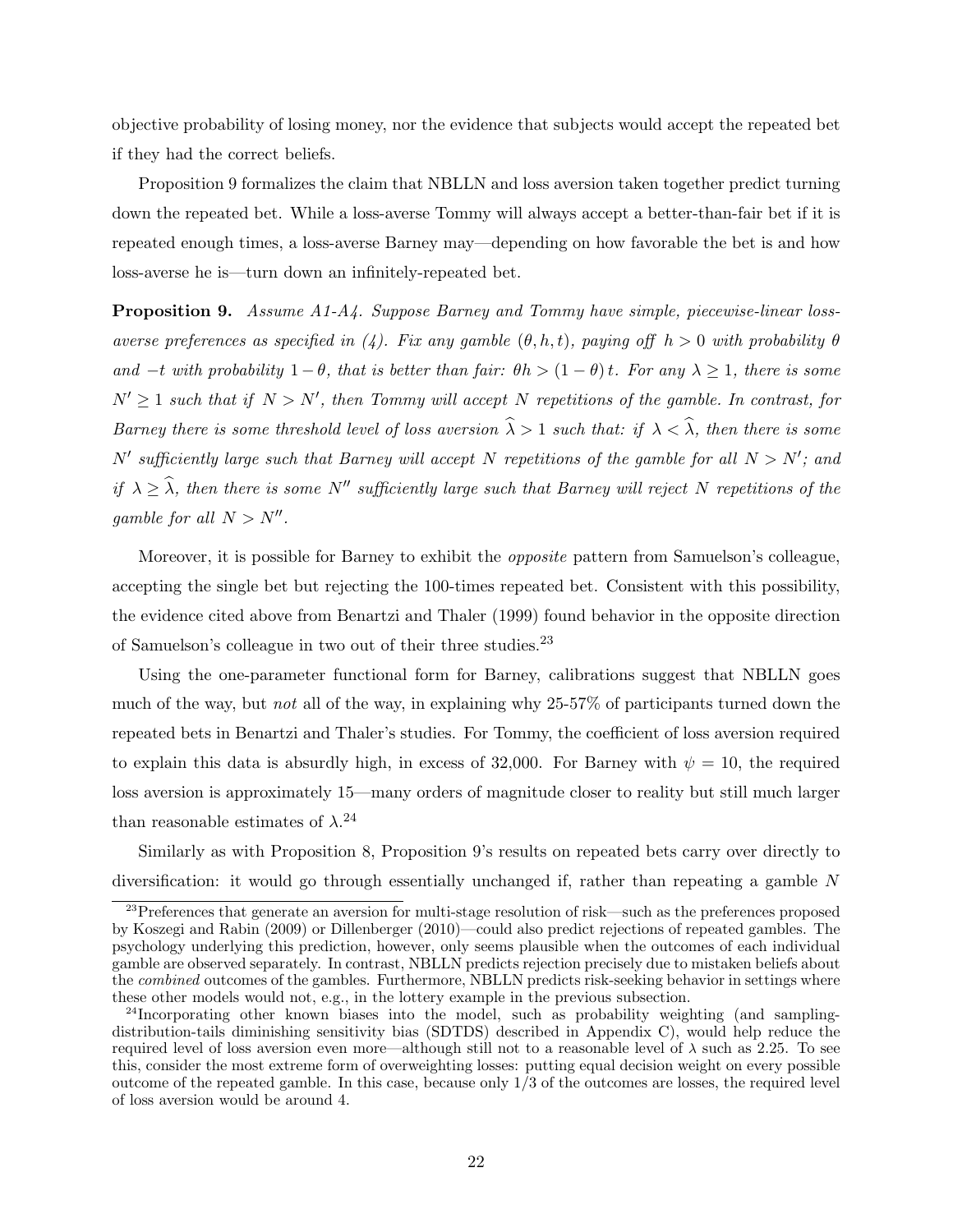times, the agent were mixing N independent gambles. Tommy would always accept a portfolio of positive-expected-value gambles if  $N$  is sufficiently large. In contrast, if Barney is sufficiently loss averse, then regardless of how large N is, Barney may prefer not to hold this portfolio.

Also similarly to above arguments, the application to long-term investing is complicated by compounding, which if strong enough could reverse the comparison between Barney and Tommy. Benartzi and Thaler (1999) reported evidence consistent with NBLLN in the context of long-term investing: university employees vastly overestimated the probability that equities would lose money over a thirty-year horizon. Moreover, the employees stated a far greater willingness to invest in equities when they were explicitly shown the thirty-year returns, suggesting that the net effect of NBLLN is to reduce the attractiveness of long-term investing. While there are many reasons why individuals may invest less in equities for retirement than recommended by standard finance models, we suspect that NBLLN is an important contributing factor. As such, just as in other settings researchers may underestimate risk aversion by ignoring overconfidence when inferring risk preferences from investment behavior, researchers might therefore exaggerate the risk aversion of investors by ignoring NBLLN.

## 5 NBLLN in Multiple-Sample Settings

For Tommy, it does not matter whether he treats 20 independent signals as one sample of 20, two samples of 10, or 20 samples of 1. In contrast, and intrinsic to the very meaning of NBLLN, Barney's beliefs about the distribution of and inference from signals depend on how he divides them up into samples. In this section, we provide a framework for formulating plausible assumptions regarding how Barney groups signals into samples. Doing so serves three purposes. First, adopting particular assumptions makes it possible to study the implications of NBLLN in dynamic decision-making environments, as we illustrate in Appendix B. Second, testing between alternative assumptions constitutes a valuable research agenda for future experimental work; our review in Appendix D makes it clear that existing evidence on these assumptions is scant and somewhat contradictory. Third, the framework we develop may prove useful more broadly for studying other non-Bayesian models of judgment biases, such as base-rate neglect, that similarly exhibit sensitivity to how data are framed. We keep our discussion in this section informal, relegating formal definitions and further discussion to Appendix A.

Several distinctions will be useful. Clumping refers to how signals are objectively delivered to Barney by his environment. For example, when Barney asks a sequence of friends about their experience driving a Volvo, each friend's report arrives as a separate clump, but when Barney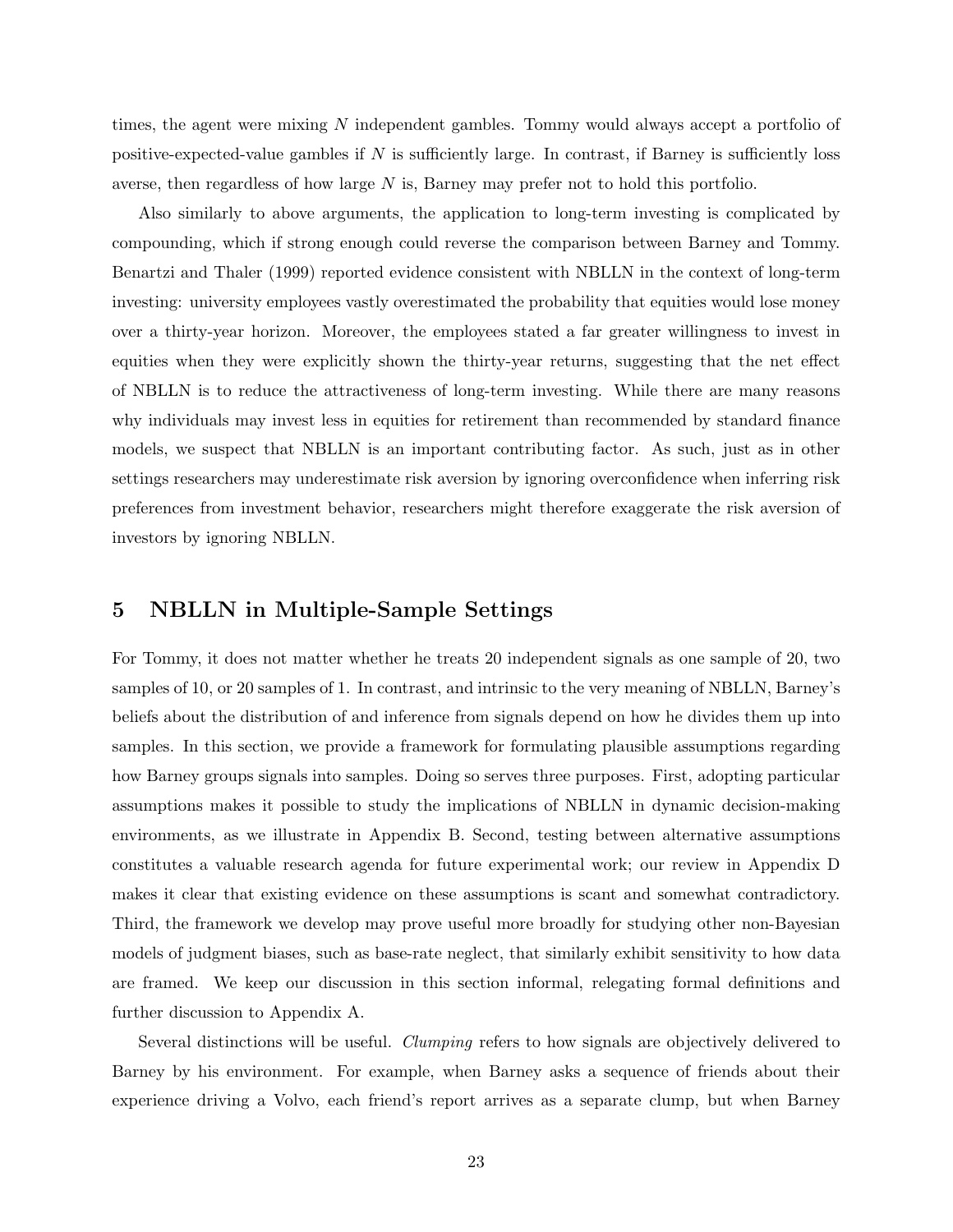reads a summary of 10,000 individuals' experiences in Consumer Reports, the 10,000 signals arrive as a single clump. We refer to how Barney subjectively processes these clumps for the purposes of making forecasts and inferences as how he groups the signals. Barney forms beliefs regarding each group of signals as if a subjective rate  $\beta$  were drawn that applies only to that group—and hence the single-clump model from Section 2 can be applied to each group. Although economic models of decisionmaking do not traditionally specify how signals are clumped, our aspiration is that assumptions about clumping be pinned down by observable characteristics of a situation. How clumps are grouped, on the other hand, must be a feature of any complete model of a departure from Bayesian information processing, and the aspiration there would be to develop a general principle that maps objective clumping into subjective grouping.

We distinguish two facets of how Barney groups data. The first is how he processes clumps into groups retrospectively—how he processes clumps he has already received. The second is how he processes clumps into groups prospectively. Prospective grouping determines his forecast about what data he will observe given his current beliefs and his forecast of what he will infer from that data after he observes it.

In each of the retrospective and prospective directions, we focus attention on two ways that Barney might process clumps of signals. If Barney groups the signals the same way he receives them from the environment, we call him acceptive. Acceptive Barney would process Consumer Reports as a single sample of 10,000, and then each of his friends' reports as a separate sample. If Barney processes all of the clumps of signals he observes as a single, large group, we call him pooling. For example, pooling Barney would treat Consumer Reports data and his friends' stories as a single, larger sample.<sup>25</sup>

In principle, one could imagine Barney's beliefs in a dynamic environment as being either retrospective-acceptive or retrospective-pooling, combined with being either prospective-acceptive or prospective-pooling. We argue that Barney cannot be prospective-pooling, however, in any environment where he expects to make a decision before receiving the entire sample. More generally, we impose the following constraint on any model of NBLLN: at any date where the agent makes a decision, he processes signals before and after that date as being in separate groups—and before that date, he knows he will do so. We consider this to be a modeling-coherence constraint, because it ensures that Barney's NBLLN from the single-clump model in Section 2 generalizes to every

<sup>&</sup>lt;sup>25</sup>While we conjecture that these two grouping processes cover a wide range of typical situations, we acknowledge that in certain situations, other grouping processes are psychologically plausible. For example, as we mention in Appendix B, in the context of social learning it may be natural to group one's own signal separately from everyone else's, even if all the signals occur simultaneously. As another example, Barney may group signals according to the perceived similarity of the information source. After observing 10,000 datapoints from Consumer Reports followed by 10 friends' reports obtained sequentially, for instance, Barney may retrospectively process the information as a group of 10,000 followed by a group of 10.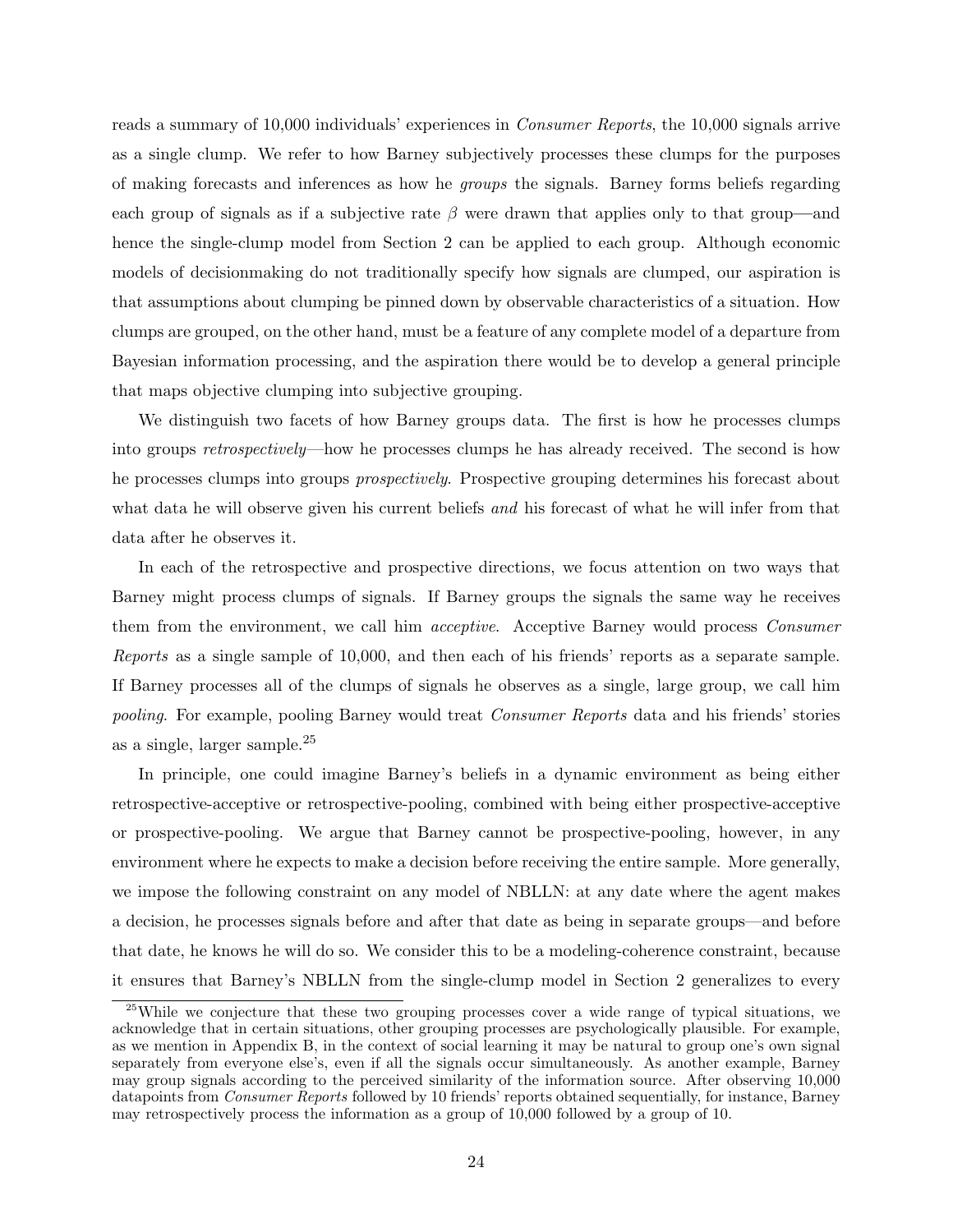decision node in a multiple-clump setting.

To see this, suppose Barney knows that  $\theta = .5$ , reads a summary of 10,000 individuals' experiences in Consumer Reports, and then must make a prediction about the next 1,000 signals he will observe. If, in violation of our modeling constraint, he were planning after observing the first 10,000 signals to process all 11,000 signals together as a single group, then he would believe that the same subjective rate  $\beta$  applies to all 11,000 signals. Using the first 10,000 signals, he would update his belief about  $\beta$  from  $f_{\text{ell}}^{\psi}$  $\mathcal{L}_{\text{B}|\Theta}^{\psi}$  ( $\beta|\theta = .5$ ) to a density that puts almost all the probability mass on the observed proportion of a-signals, say 50%. Since the next clump is grouped with the earlier clump, his subjective sampling distribution for the next clump will put negligible weight on a proportion of a-signals outside a neighborhood of 50%. In his predictions about future signals, Barney would no longer exhibit NBLLN. In contrast, our modeling constraint requires that Barney forms beliefs as if a new  $\beta$  is drawn from  $f_{\text{ell}}^{\psi}$  $\mathcal{L}_{\text{B}|\Theta}^{\psi}(\beta|\theta)$  before the next 1,000 signals, so his subjective sampling distribution is exactly as in the single-clump model for  $N = 1,000$ . Precisely because it rules out learning about the subjective rate, this constraint distinguishes our model of NBLLN from the generalization of the model from Section 2 as one of rational uncertainty about the parameter β.

### 6 Alternative Models

In this section, we explain why we believe NBLLN is a better interpretation of the evidence reviewed in Appendix D than other possible interpretations.

As noted in Section 1, the bulk of evidence from inference experiments has been associated with an interpretation called "conservatism bias," according to which people have a generic tendency to update less than would be prescribed by Bayes' Rule. This interpretation, however, contradicts evidence on base-rate neglect and other cases in which over-inference is often observed. In addition to explaining the experimental evidence on inference, moreover, the NBLLN interpretation also matches the experimental evidence on subjective sampling distributions and connects it as a source for under-inference.

When it induces people to believe low-probability events are more likely than they are, NBLLN bears a superficial resemblance to "probability weighting" (Kahneman and Tversky, 1972), a phenomenon in which small probabilities are overweighted in risky decisionmaking. Our view is that the two phenomena are psychologically distinct and unrelated. Most fundamentally, probability weighting is generally interpreted (see, e.g., Barberis, 2013) as a phenomenon about "decision weights" in which people care more about low-probability events than expected-utility theory predicts, whereas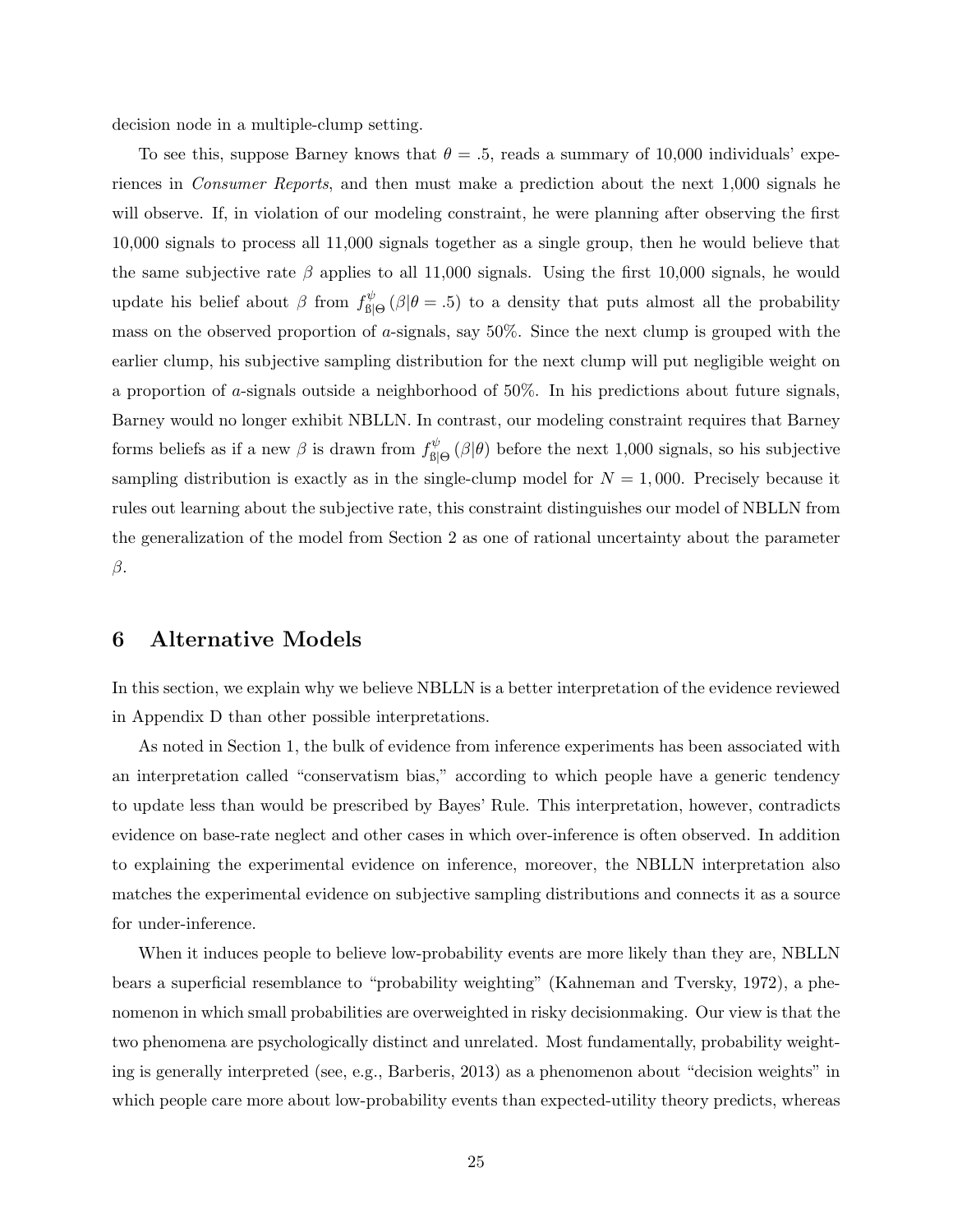NBLLN is about distortion in beliefs. The two theories frequently make different predictions. For example, the degree of belief distortion predicted by NBLLN depends on N, whereas the degree of probability weighting does not. Thus, NBLLN and probability weighting make qualitatively different predictions regarding the comparison between gambles composed of multiple realizations of random variables vs. attitudes towards gambles composed of a single realization of a random variable, but which otherwise have the same distribution over outcomes.

A different possibility from decision weights is that people are averse to holding extreme beliefs and thus the beliefs themselves are distorted away from very low (or high) probabilities. We refer to this idea as "extreme-belief aversion" and discuss it in detail in Appendix C. As a very brief summary, extreme-belief aversion seems to be a separate phenomenon that cannot by itself explain the evidence that we interpret as NBLLN. Extreme-belief aversion predicts that in any two inference problems where Tommy's posterior is the same, people would hold the same belief. Evidence such as in Griffin and Tversky (1992), however, indicates a lower willingness to have extreme beliefs when inferring from large samples than when inferring from small samples.

An interpretation proposed for many cognitive biases is "ecological mismatch": while a person's thought process leads to biased beliefs for i.i.d. processes studied in the laboratory, the same thought process would generate appropriate beliefs for the typical, real-world random processes people encounter. For example, in the case of under-inference, Winkler and Murphy (1973) posit that people may treat independent signals as if they were positively correlated because their realworld experience is with positively correlated signals. Such positive correlation would generate excessively-dispersed subjective sampling distributions and under-inference but not the invariance (or near-invariance) to sample size that Kahneman and Tversky (1972) observed because (under mild regularity assumptions) the Law of Large Numbers still "works" for positively correlated signals (see Hu, Rosalsky, and Volodin, 2008). Moreover, while ecological-mismatch arguments often have merit, we think the argument is unappealing in this context because the bias we call NBLLN is evident in examples with which subjects have a great deal of real-world experience, such as coin-flipping.<sup>26</sup>

A related point is that even if NBLLN describes people's beliefs in abstract laboratory experiments, it may be a poor model for economic applications if people form beliefs in an entirely different way in realistic settings. Since the clean evidence comes from abstract experiments, there is no direct evidence on this point. Our view, however, is that a model of people's intuitive beliefs

<sup>&</sup>lt;sup>26</sup>We also note that in the case of the Law of Small Numbers, the opposite ecological-mismatch hypothesis is often proposed: that people ordinarily deal with *negatively*-autocorrelated signals. Typical real-world processes would have to have a fairly complicated form involving short-run negative autocorrelation and long-run positive autocorrelation to rationalize both the Law of Small Numbers and NBLLN.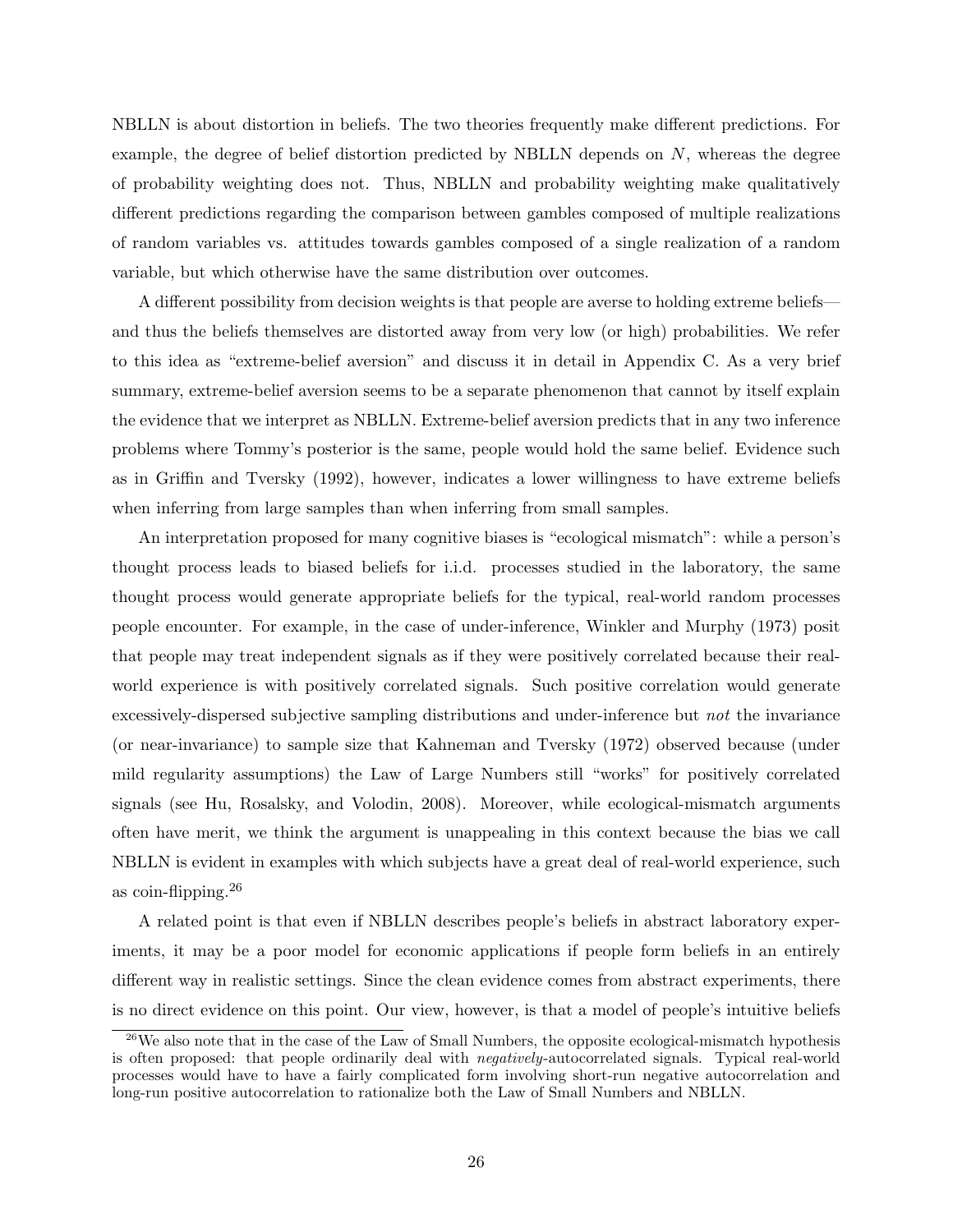about random processes should explain people's beliefs about abstract situations like coin flips—the random processes people have most experience with and for which we can be most confident that subjects correctly understand what they are being asked.

Many have proposed conceptualizing under-inference in large samples as one consequence of the "representativeness heuristic," according to which people draw inferences based on the degree of similarity between features of a sample and features of a population from which the sample might have been drawn. Indeed, Kahneman and Tversky (1972) present evidence for what we call NBLLN in precisely this context. Although NBLLN certainly seems consistent with representativeness, it is not clear how the logic of representativeness predicts the prototypical case of under-inference: e.g., an agent who observes 600 heads and 400 tails continues to put non-trivial probability on the coin being fair. Representativeness could explain this kind of observation if it is interpreted as inferences based on proportions, combined with the additional assumptions of reasonably accurate inferences in small samples and insensitivity to sample size, but that combination of assumptions essentially amounts to our model.

A natural alternative modeling approach would be to build a theory of "sample-size neglect," in which, loosely speaking, an agent forms beliefs about a sample of any size as if it were a "mediumsized" sample of, say, size 7. Such a model would imply under-inference for sample sizes larger than 7 and over-inference for sample sizes smaller than 7. This is the formal model one might build to capture Griffin and Tversky's (1992) verbal theory that people overweight the "strength" of the evidence (extremeness of the proportion of heads) and underweight the "weight" of the evidence (sample size). It is a common conceptualization and one which we found compelling enough to consider as our first (and more parsimonious) approach.

But we have come to the view that NBLLN and LSN are distinct phenomena: LSN is an error intrinsically tied to mistaken beliefs about specific sequences of random events, whereas NBLLN is an error specific to sampling distributions. Consistent with existing models of LSN (Rabin, 2002; Rabin and Vayanos, 2010), we believe that it is intrinsically linked to the gambler's fallacy, which is an incorrect belief about sequences. In i.i.d. coin flips, the gambler's fallacy manifests as a belief that a head becomes less likely than 50% following a streak of heads. If LSN were reversed in large samples—as implied by the sample-size-neglect theory—then people would have to believe that a long streak of heads makes a subsequent head more likely. But evidence indicates that the gambler's fallacy seems to have as much force in large samples as in small samples. For example, Benjamin, Moore, and Rabin (2012) find that people think that the probability of a head following a streak of 9 heads from a fair coin is only  $32\%$ .<sup>27</sup> Benjamin, Moore, and Rabin also find that

<sup>&</sup>lt;sup>27</sup>One might think that the prediction of the sample-size neglect theory—that a head is believed to be more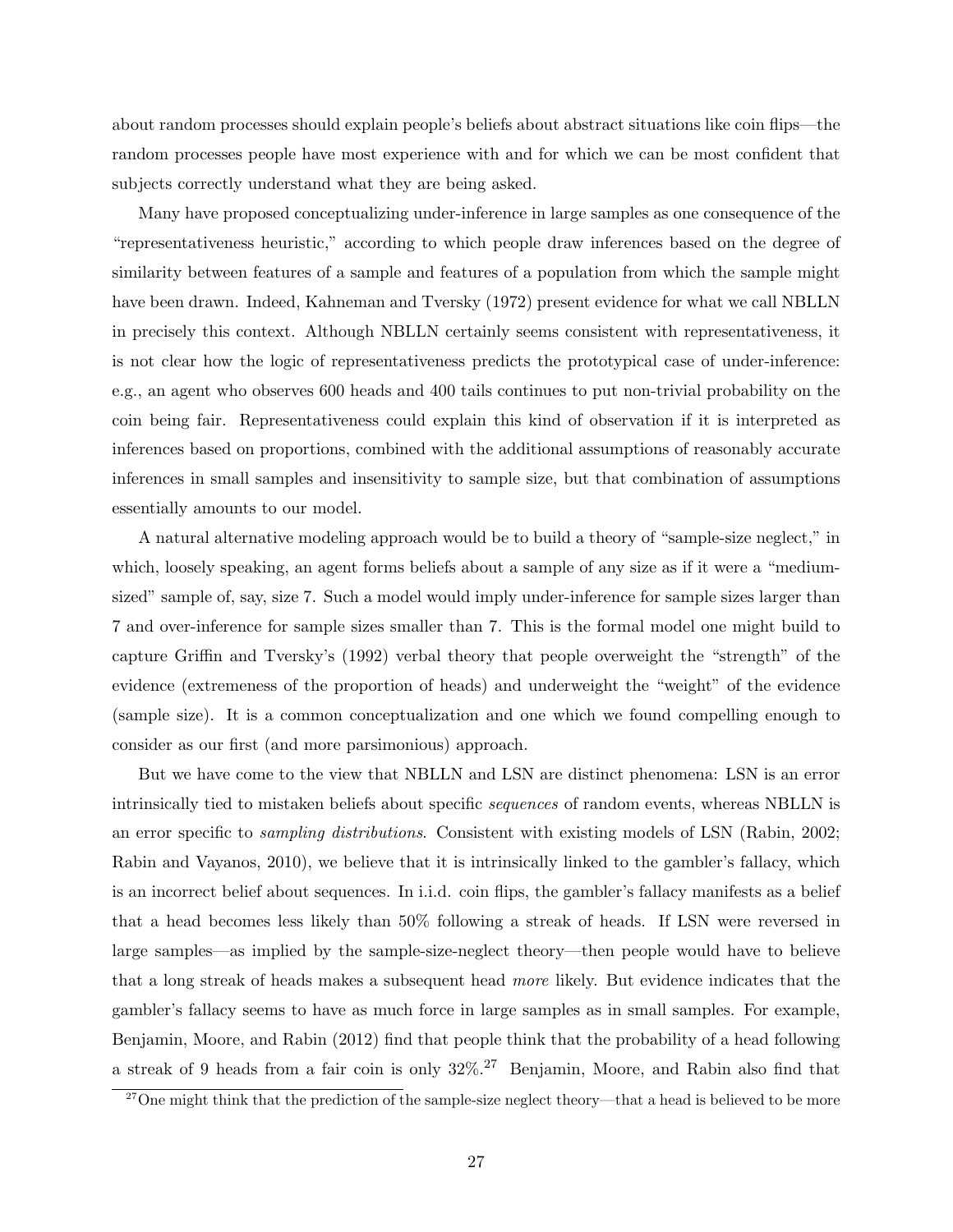people's sampling distributions, which seem to exhibit NBLLN, are inconsistent with their beliefs about sequences.

In light of the inconsistency between people's sampling-distribution beliefs and their sequence beliefs, our model of NBLLN cannot be used to make predictions regarding Barney's beliefs about the likelihood of particular sequences. For example, since Barney believes that 10 heads out of 10 is more likely than it is, one might be tempted to conclude that he believes that the probability of a head following 9 heads is higher than it is (and that he believes the probability of any sequence yielding 5 heads out of 10 is lower than it is). Such an application of the model would yield false predictions. For this reason, none of our applications relied on Barney's beliefs about sequences.

What is the psychology underlying people's mistaken beliefs about sampling distributions? While we are not aware of any evidence on this issue, one intuition is that people fail to realize just how many combinations of a and b signals generate proportions close to the population mean. For example, our introspection suggests that people overestimate the likelihood of 90% heads in a sample of 100 largely because they vastly underappreciate how many more ways there are to get  $50\%$  heads than  $90\%$  heads:  $\frac{\binom{100}{50}}{\binom{100}{100}}$  $\left(\frac{150}{50}\right)$   $\approx \frac{10^{29}}{10^{13}} = 10^{16}$ . While we know of no attempt to formulate NBLLN along such lines, we believe that such a model would share the main features and predictions of our model. Relative to our model, it would have the advantage that there would be no temptation to use the model to make predictions about the agent's beliefs about the likelihood of specific sequences. It would have two disadvantages, however. First, in some circumstances, it would counterfactually predict "thin tails." For example, for  $\theta = .8$ , suppose the agent believes the probability of h heads out of 10 is  $r\left(\binom{10}{h}\right)(.8)^h(.2)^{10-h}$ , where  $r(\cdot)$  is a distortion function. In order to fit the evidence from Kahneman and Tversky (1972) that people think 5 heads out of 10 is more likely than 10 heads, it must be that  $r\left(\binom{10}{5}\right)(.8)^5(.2)^5 > r\left(\binom{10}{10}\right)(.8)^{10}(.2)^0$ , or  $\frac{r\left(\binom{10}{5}\right)}{r(1)} > 1024$ . But then  $r\bigl( \binom{10}{5} \bigr)$  $\frac{r\left(\binom{10}{5}\right)}{r\left(\binom{10}{0}\right)} > \frac{\binom{10}{5}}{\binom{10}{0}}$  $\frac{\binom{5}{10}}{\binom{10}{0}}$  = 252, which implies that people must *underestimate* the likelihood of 0 heads out of 10 relative to 5 heads. Second, this model would be harder to work with because the mean of the agent's subjective sampling distribution would be incorrect.

likely following a short streak of heads but less likely following a long streak—provides a parsimonious account of both the gambler's fallacy and its apparent opposite, the "hot hand fallacy." This is a false parsimony, however, because shoe-horning the gambler's fallacy and the hot hand fallacy into the same psychological mechanism generates counterfactual predictions about when they occur. As noted, the gambler's fallacy occurs even after a long streak of heads, and as far as we are aware, the hot hand fallacy has never been observed for coins. Instead, the hot hand fallacy is usually understood as occurring in situations where an agent believes that the random process alternates between "hot" and "cold" rates.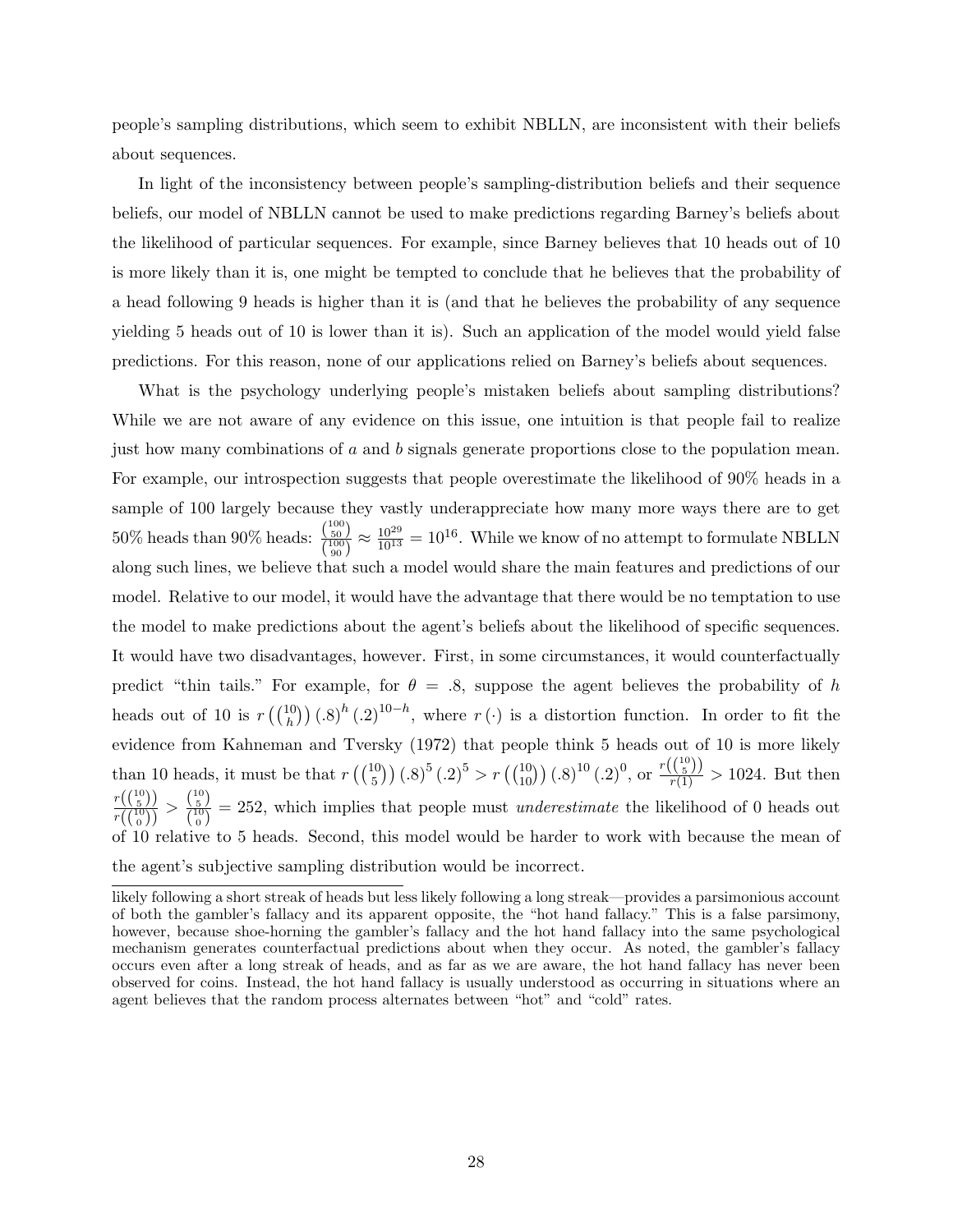### 7 Concluding Remarks

While the logic of NBLLN unambiguously predicts that people will extract far too little information from large samples, there are strands of literature both within psychology and within economics on "over-confidence" in beliefs. Rather than viewing over-confidence and under-confidence as fundamental biases in themselves, we view both as outcomes to be explained as a function of the information a person is confronted with. Our model of NBLLN highlights a feature of the decisionmaking environment—namely, sample size—that affects the degree to which an agent will draw too weak an inference from evidence. In Appendix C we combine NBLLN with LSN, which generates a bias toward too strong an inference from evidence, and the overall pattern we predict is: correct inference for samples of size 1, over-inference in small samples larger than 1, and under-inference in large samples. LSN exacerbates people's tendency to rely on smaller samples.

In Section 3, we used the example of lack of demand for *Consumer Reports* to illustrate a fundamental implication of NBLLN: people underweight the information contained in a large sample. Our example of Consumer Reports is borrowed from Nisbett and Ross (1980), however, who used the contrast between pallid statistics and colorful anecdotes to illustrate a different and betterknown phenomenon called "vividness bias": people overweight vivid evidence in reaching their judgments, perhaps because of its emotional tug. For example, somebody's graphic description of the horrors that ensued when her car broke down while trying to pick up her child from school may weigh more heavily on our judgment of which brand of car we should buy than summary statistics based on large samples of data.

NBLLN has two important implications for the study of vividness bias. First, NBLLN is a confound for evidence that has been used to establish its existence. Indeed, in their 1982 review paper, still considered authoritative, Taylor and Thompson (1982) find that the empirical support for vividness bias is surprisingly weak. Of special note, they also observe it rests almost entirely on evidence of the comparative over-use of vivid information relative to statistical information. Clearly, such comparative over-use could instead be due to under-use of the statistical data.

Second, even assuming an anecdote is genuinely over-used due to its vividness, NBLLN is nonetheless also needed in order to explain how the anecdote could outweigh a large sample of statistical information. Absent NBLLN, to outweigh Consumer Reports, the story-teller's car experience would have to be overweighted by a factor of many thousands, but we think it is clearly implausible that vividness bias (if it exists!) could be that strong. By drastically attenuating the persuasiveness of the statistical data, NBLLN enables the overweighted sample of a single anecdote to prevail.

As we show formally in Appendix B, NBLLN also serves as an "enabling bias" for misbeliefs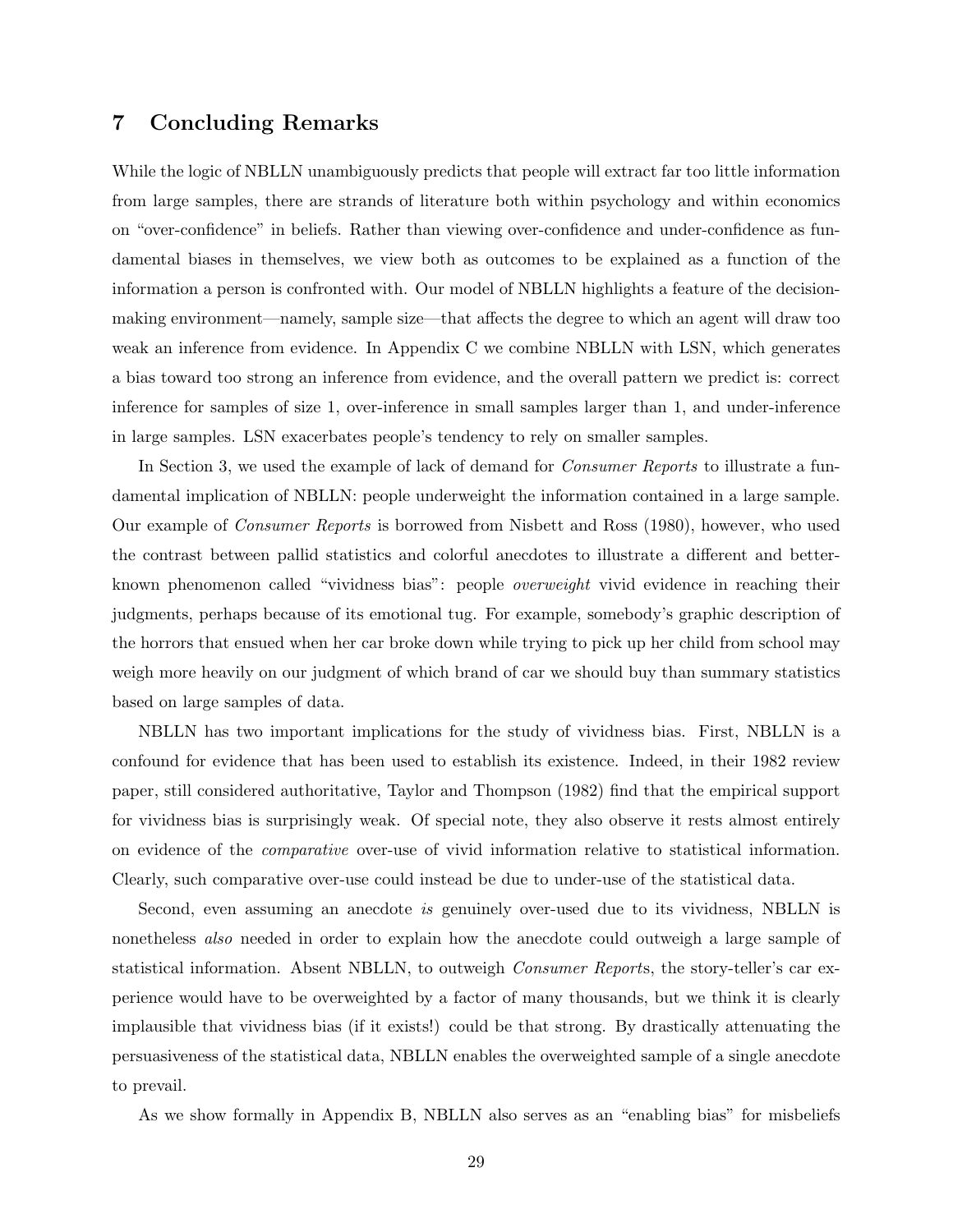people have about themselves. In particular, NBLLN implies that people will fail to learn the truth despite a lifetime of feedback about the outcomes from their own actions. Consequently, while people have optimistic priors about their own abilities and preferences for reasons unrelated to NBLLN, NBLLN explains how people remain uncertain about their own type and why optimistic priors do not give way to more realistic self-assessments. For example, NBLLN may explain why people persist in being overoptimistic about their ability on tasks that they regularly engage in. NBLLN may also explain why people remain uncertain regarding their own altruistic preferences an otherwise-puzzling lack of knowledge that is a crucial ingredient for self-signaling to help explain altruistic behavior.

NBLLN can also matter directly in many economic applications we have not explored in this paper. Consider, for example, persuasion. Barney is again uncertain whether to buy a Volvo or a Lada. A Lada saleswoman has observed N signals about which car is better. She must reveal all the signals but can choose how to clump the signals when revealing them to Barney. Due to the strategic nature of the interaction, additional assumptions are needed. To illustrate, suppose that Barney is retrospective-acceptive but unaware of his own NBLLN—and hence does not realize that the clumping of signals will affect his beliefs. In that case, Barney will not draw any inferences about the state from the saleswoman's behavior. The saleswoman can therefore maximally move Barney's beliefs in favor of the Lada by clumping all the pro-Volvo signals together and separating out each pro-Lada signal. For any two distinct rates and any priors, if  $N$  is sufficiently large, then the saleswoman can make Barney arbitrarily confident that the Lada is superior.

Finally, we note that, while our model of NBLLN is defined only when the signals are i.i.d. and binomial, the intuition applies more broadly. There are some natural approaches to modeling NBLLN for non-i.i.d. signal sequences. Consider a binomial random process defined by a mapping from any initial rate,  $\theta_0$ , and any history of t observed signals,  $h_t$ , into a rate that the  $(t+1)$ <sup>st</sup> signal will be an a-signal,  $\theta$  ( $\theta_0$ ,  $h_t$ ). When Barney knows the initial rate is  $\theta_0$ , he forms his beliefs as if the initial rate were  $\beta$ , a random variable drawn from distribution  $f_{\text{ell}}^{\psi}$  $\int_{\mathcal{B}|\Theta}^{\psi}(\beta|\theta_0)$ . For the first signal in a group, he believes that the probability of an a-signal is  $\beta$ , and for the  $(t+1)$ <sup>th</sup> signal within that group, he believes that the probability of an a-signal is  $\theta(\beta, h_t)$ . This modeling approach can be applied not only when the signals truly are non-i.i.d., but also when an agent falsely believes they are non-i.i.d., due to another psychological bias, such as in LSN.

We also believe that there are natural extensions of our modeling approach to non-binomial cases. Suppose, for example, that the signals are normally distributed i.i.d. with known mean  $\mu$ and variance  $\sigma^2$ . We can imagine a cousin of Barney believes instead that signals are generated by a two-stage process, where a subjective mean  $\nu$  is drawn from some distribution centered at  $\mu$ , and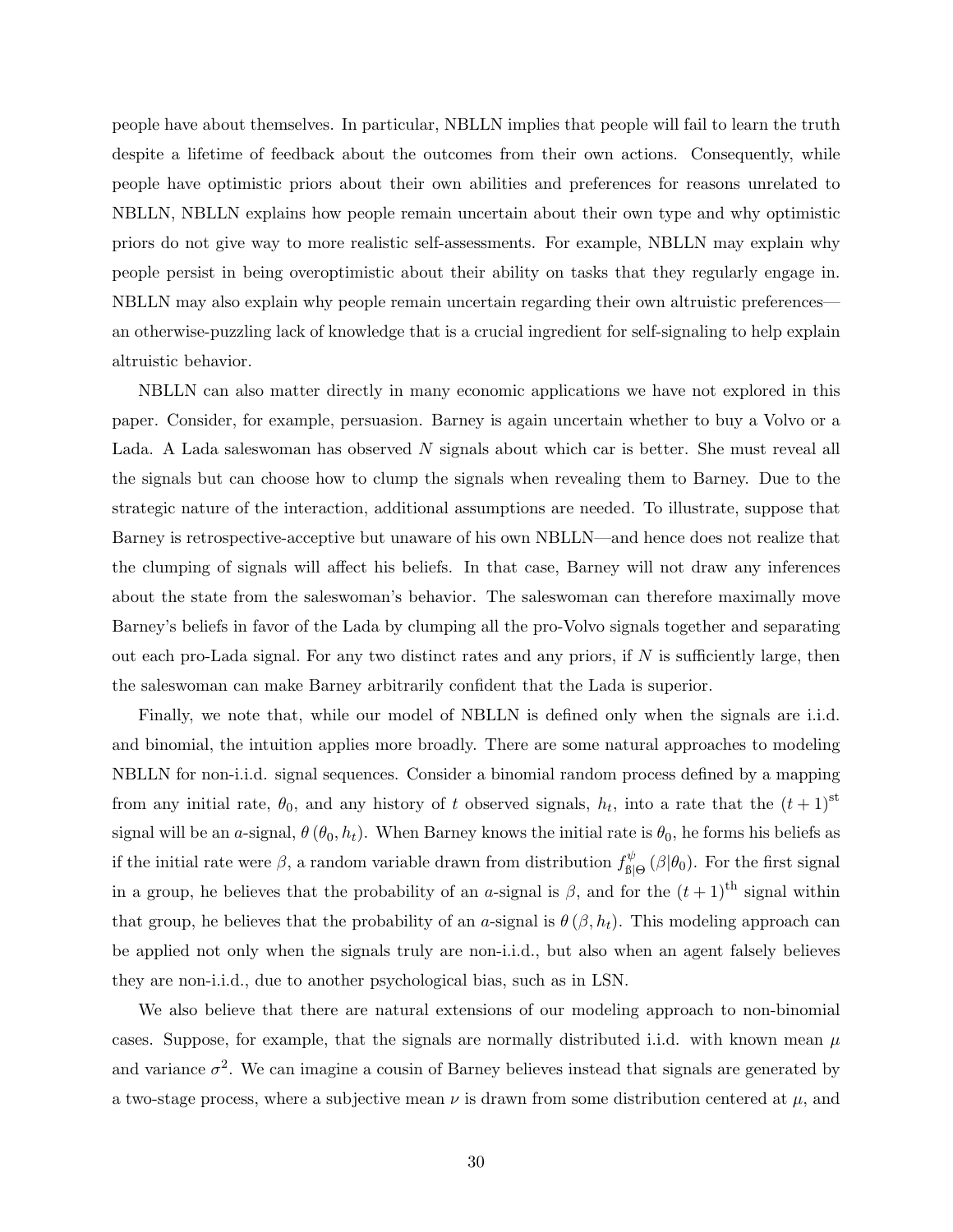then the signals are drawn from a normal distribution with mean  $\nu$  and variance  $\sigma^2$ . Effectively, Barney thinks that common noise  $\nu$  is added to every signal in a given sample. While Tommy believes that the mean of a large random sample of signals will converge to a point mass at  $\mu$ , Barney's cousin believes it will converge to the density of  $\nu$ . We could assume that the density of  $\nu$  corresponds to the empirical large-sample beliefs, or for analytical tractability, we could assume that  $\nu$  follows the conjugate prior distribution for the normal distribution, which is itself a normal distribution.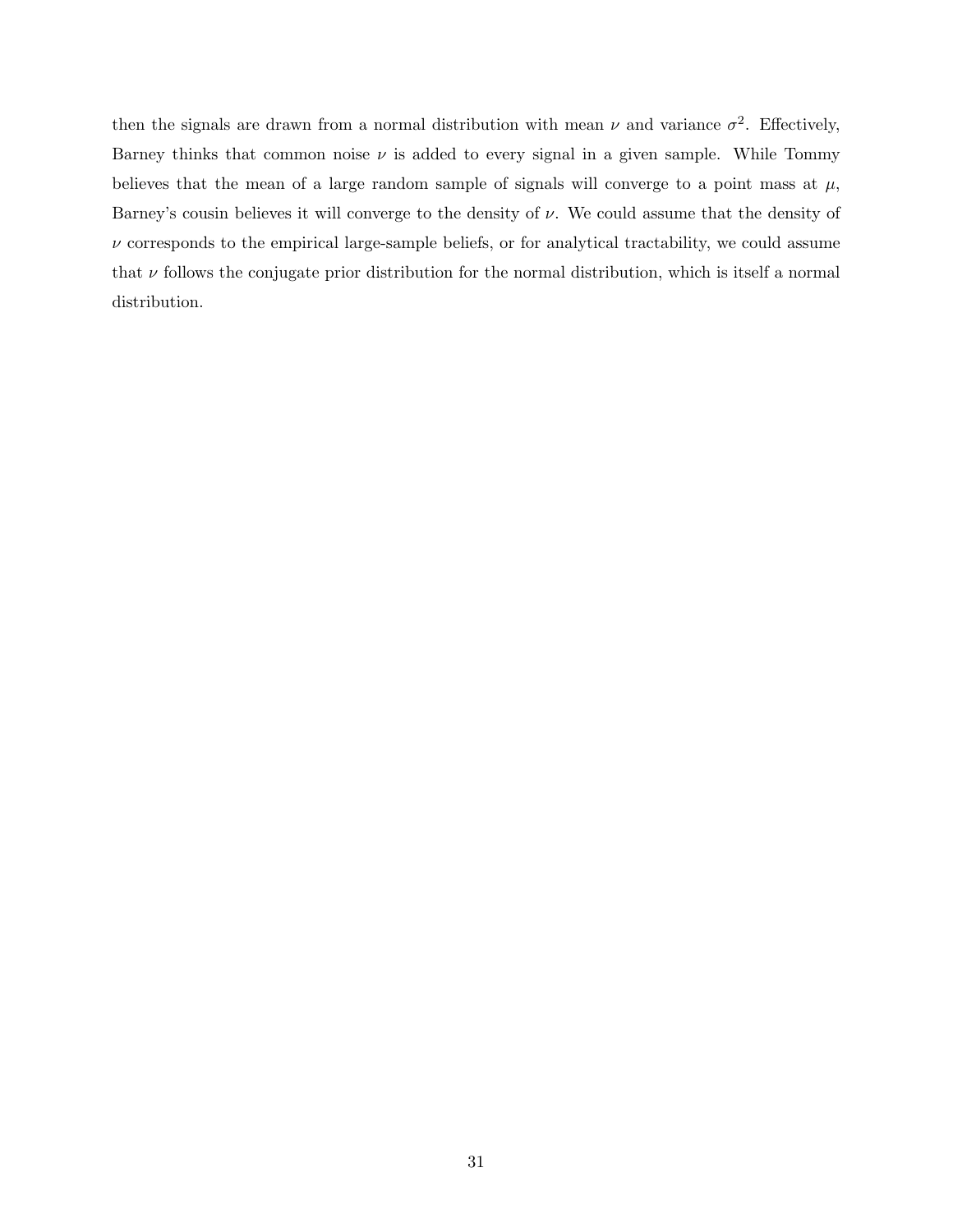### References

- Acemoglu, Daron, Victor Chernozukov, and Muhamet Yildiz, "Learning and Disagreement in an Uncertain World," 2009. Working paper.
- Barberis, Nicholas, "The Psychology of Tail Events: Progress and Challenges," American Economic Review Papers and Proceedings, 2013, 103 (3), 611–616.
- $\overline{\phantom{a}}$ , Ming Huang, and Richard H. Thaler, "Individual Preferences, Monetary Gambles, and Stock Market Participation: A Case for Narrow Framing," American Economic Review, 2006,  $96(4)$ , 1069–1090.
- Benartzi, Shlomo and Richard Thaler, "Myopic Loss Aversion and the Equity Premium Puzzle," The Quarterly Journal of Economics, 1995, 110 (1), 73–92.
- $\Box$  and  $\Box$ , "Risk Aversion or Myopia? Choices in Repeated Gambles and Retirement Investments," Management Science, 1999, 45 (3), 364–381.
- Benjamin, Daniel, Don Moore, and Matthew Rabin, "Biased Beliefs about Random Samples: Evidence from an Integrated. Experiment," 2012. Working paper.
- Dillenberger, David, "Preferences for One-Shot Resolution of Uncertainty and Allais-Type Behavior," Econometrica, 2010, 78 (6), 1973–2004.
- Edwards, Ward, "Conservatism in human information processing," in B. Kleinmuntz, ed., Formal representation of human judgment, Wiley, 1968.
- Griffin, Dale and Amos Tversky, "The Weighing of Evidence and the Determinants of Confidence," Cognitive Psychology, July 1992, 24 (3), 411–435.
- Hu, Tien-Chung, Andrew Rosalsky, and Andrei Volodin, "On convergence properties of sums of dependent random variables under second moment and covariance restrictions," Statistics & Probability Letters, 2008, 78 (14), 1999–2005.
- Kahneman, Daniel and Amos Tversky, "Subjective Probability: A Judgment of Representativeness," Cognitive Psychology, July 1972, 3 (3), 430–454.
- and  $\Box$ , "Prospect Theory: An Analysis of Decision under Risk," *Econometrica*, 1979, 47 (2), 263–91.
- and Dan Lovallo, "Timid Choices and Bold Forecasts: A Cognitive Perspective on Risk Taking," Management Science, 1993, 39 (1), 17–31.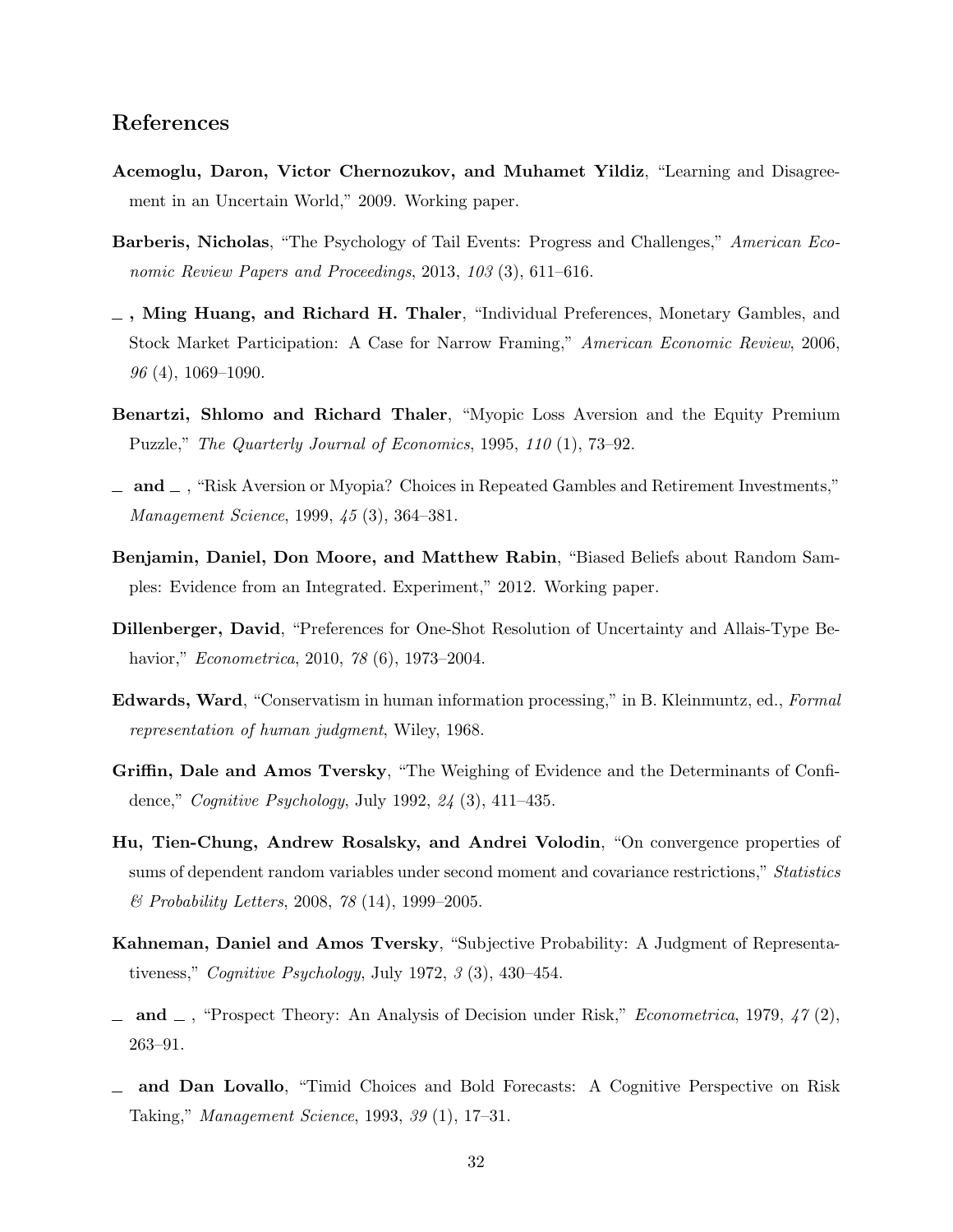- Keren, Gideon, "Calibration and probability judgments: Conceptual and methodological issues," Acta Psychologica, 1991, 77 (3), 217–273.
- and Willem A. Wagenaar, "Violation of Utility Theory in Unique and Repeated Gambles," Journal of Experimental Psychology: Learning, Memory, and Cognition, 1987, 13 (3), 387–391.
- Klos, Alexander, Elke U. Weber, and Martin Weber, "Investment decisions and time horizon: Risk perception and risk behavior in repeated gambles," March 2005. Working Paper.
- Koszegi, B. and M. Rabin, "Reference-Dependent Consumption Plans," American Economic Review, 2009, 99 (3), 909–936.
- Nisbett, Richard E. and Lee Ross, Human inference: Strategies and shortcomings of social judgment, Englewood Cliffs, NJ: Prentice Hall, 1980.
- Rabin, Matthew, "Risk Aversion and Expected-Utility Theory: A Calibration Theorem," Econometrica, 2000a, 68 (5), 1281–1292.
- , "Diminishing Marginal Utility of Wealth Cannot Explain Risk Aversion," in Daniel Kahneman and Amos Tversky, eds., Choices, Values, and Frames, Cambridge University Press, 2000b, pp. 202–208.
- $\Box$ , "Inference by Believers in the Law of Small Numbers," The Quarterly Journal of Economics, August 2002, 117 (3), 775–816.
- and Dmitri Vayanos, "The Gambler's and Hot-Hand Fallacies: Theory and Applications," Review of Economic Studies, 2010, 77 (2), 730–778.
- and Georg Weizsacker, "Narrow Bracketing and Dominated Choices," American Economic Review, 2009, 99 (4), 1508–1543.
- $\Box$  and Richard H. Thaler, "Anomalies: Risk Aversion," The Journal of Economic Perspectives, 2001, 15 (1), 219–232.
- Read, Daniel, George Loewenstein, and Matthew Rabin, "Choice Bracketing," Journal of Risk and Uncertainty, 1999, 19 (1-3), 171–197.
- Redelmeier, Donald A. and Amos Tversky, "On the Framing of Multiple Prospects," Psychological Science, 1992, 3 (3), 191–193.
- Samuelson, Paul A., "Risk and Uncertainty: A Fallacy of Large Numbers," Scientia, 1963, 98, 108–113.